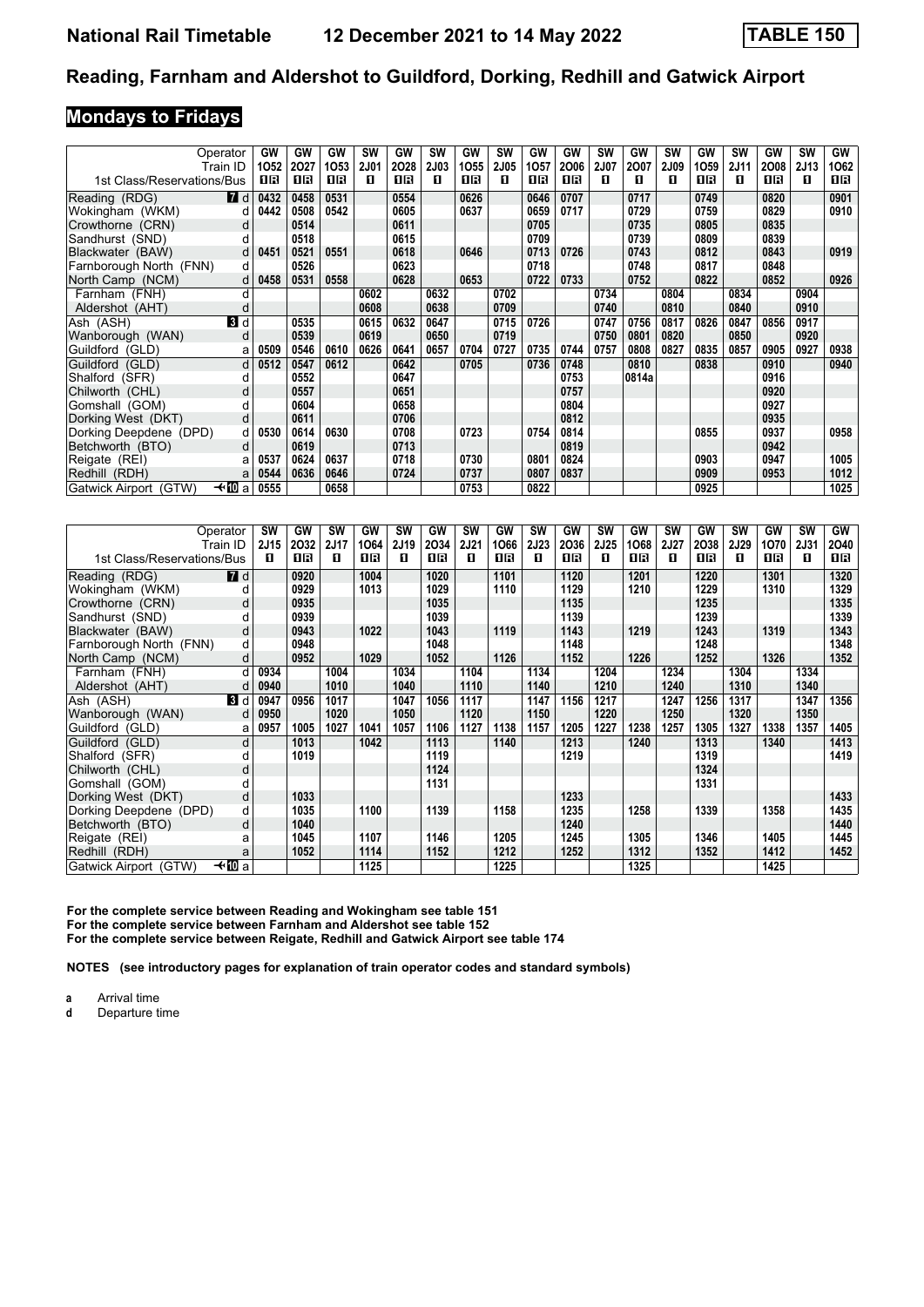# **Mondays to Fridays**

| Operator                   |                | <b>SW</b>   | GW   | <b>SW</b> | GW   | <b>SW</b> | <b>GW</b> | <b>SW</b> | GW   | <b>SW</b> | GW   | <b>SW</b> | GW   | SW   | GW   | <b>SW</b> | GW   | <b>SW</b> | GW   |
|----------------------------|----------------|-------------|------|-----------|------|-----------|-----------|-----------|------|-----------|------|-----------|------|------|------|-----------|------|-----------|------|
|                            | Train ID       | <b>2J33</b> | 1072 | 2J35      | 2042 | 2J37      | 1074      | 2J39      | 2009 | 2J41      | 1076 | 2J43      | 2010 | 2J45 | 1079 | 2J47      | 2011 | 2J49      | 1081 |
| Days of operation/Notes    |                |             |      |           |      |           |           |           | А    |           |      |           |      |      |      |           |      |           |      |
| 1st Class/Reservations/Bus |                | п           | 1R   | п         | 1 R  | п         | 1R        | п         | 1 R  | п         | OB   | O         | 16   | п    | 1 R  | п         | 1R   | O         | 0 B  |
| Reading (RDG)              | $\blacksquare$ |             | 1401 |           | 1420 |           | 1501      |           | 1518 |           | 1601 |           | 1620 |      | 1650 |           | 1720 |           | 1750 |
| Wokingham (WKM)            |                |             | 1410 |           | 1429 |           | 1510      |           | 1530 |           | 1610 |           | 1630 |      | 1659 |           | 1729 |           | 1759 |
| Crowthorne (CRN)           | d              |             |      |           | 1435 |           |           |           | 1536 |           |      |           | 1636 |      | 1705 |           | 1735 |           | 1805 |
| Sandhurst (SND)            | d              |             |      |           | 1439 |           |           |           | 1540 |           |      |           | 1640 |      | 1709 |           | 1739 |           | 1809 |
| Blackwater (BAW)           | d              |             | 1419 |           | 1443 |           | 1519      |           | 1544 |           | 1619 |           | 1644 |      | 1713 |           | 1743 |           | 1813 |
| Farnborough North (FNN)    | d              |             |      |           | 1448 |           |           |           | 1549 |           |      |           | 1649 |      | 1718 |           | 1748 |           | 1818 |
| North Camp (NCM)           | d              |             | 1426 |           | 1452 |           | 1526      |           | 1553 |           | 1626 |           | 1653 |      | 1722 |           | 1752 |           | 1822 |
| Farnham (FNH)              |                | 1404        |      | 1434      |      | 1504      |           | 1534      |      | 1604      |      | 1634      |      | 1704 |      | 1734      |      | 1804      |      |
| Aldershot (AHT)            | d              | 1410        |      | 1440      |      | 1510      |           | 1540      |      | 1610      |      | 1640      |      | 1710 |      | 1740      |      | 1810      |      |
| Ash (ASH)                  | <b>3</b> d     | 1417        |      | 1447      | 1456 | 1517      |           | 1547      | 1557 | 1617      |      | 1647      | 1657 | 1717 | 1726 | 1747      | 1756 | 1817      | 1826 |
| Wanborough (WAN)           | d              | 1420        |      | 1450      |      | 1520      |           | 1550      |      | 1620      |      | 1650      |      | 1720 | 1731 | 1750      |      | 1820      |      |
| Guildford (GLD)            | a              | 1427        | 1438 | 1457      | 1505 | 1527      | 1538      | 1557      | 1606 | 1627      | 1638 | 1657      | 1706 | 1727 | 1738 | 1757      | 1805 | 1827      | 1835 |
| Guildford (GLD)            | d              |             | 1440 |           | 1513 |           | 1540      |           | 1612 |           | 1640 |           | 1711 |      | 1739 |           | 1813 |           | 1837 |
| Shalford (SFR)             | d              |             |      |           | 1519 |           |           |           | 1617 |           |      |           | 1717 |      | 1744 |           | 1818 |           |      |
| Chilworth (CHL)            | d              |             |      |           | 1524 |           |           |           | 1621 |           |      |           | 1721 |      |      |           | 1822 |           |      |
| Gomshall (GOM)             |                |             |      |           | 1531 |           |           |           | 1628 |           |      |           | 1728 |      |      |           | 1829 |           |      |
| Dorking West (DKT)         | d              |             |      |           |      |           |           |           | 1636 |           |      |           | 1736 |      |      |           | 1837 |           |      |
| Dorking Deepdene (DPD)     | d              |             | 1458 |           | 1539 |           | 1558      |           | 1638 |           | 1700 |           | 1738 |      | 1759 |           | 1839 |           | 1855 |
| Betchworth (BTO)           | d              |             |      |           |      |           |           |           | 1643 |           |      |           | 1743 |      |      |           | 1844 |           |      |
| Reigate (REI)              | a              |             | 1505 |           | 1546 |           | 1605      |           | 1648 |           | 1707 |           | 1748 |      | 1806 |           | 1849 |           | 1903 |
| Redhill (RDH)              | a              |             | 1512 |           | 1552 |           | 1612      |           | 1654 |           | 1714 |           | 1754 |      | 1812 |           | 1855 |           | 1909 |
| Gatwick Airport (GTW)      | —t∙l∏Da        |             | 1525 |           |      |           | 1625      |           |      |           | 1725 |           |      |      | 1824 |           |      |           | 1920 |

|                            | Operator         | SW          | GW   | SW   | GW   | <b>SW</b> | GW   | <b>SW</b> | GW   | SW   | GW    | <b>SW</b> | GW   | SW   | GW   | <b>SW</b> | <b>SW</b> | <b>SW</b> | GW    |
|----------------------------|------------------|-------------|------|------|------|-----------|------|-----------|------|------|-------|-----------|------|------|------|-----------|-----------|-----------|-------|
|                            | Train ID         | <b>2J51</b> | 2012 | 2J53 | 1084 | 2J55      | 2052 | 2J57      | 1088 | 2J59 | 2054  | 2J61      | 1015 | 2J63 | 2056 | 2J65      | 2J67      | 2J69      | 2090  |
| 1st Class/Reservations/Bus |                  | п           | 1 R  | п    | 0 B  | п         | 1 R  | п         | 1 R  | п    | п     | п         | 1 R  | п    | 1 R  | п         | п         | п         | 1 R   |
| Reading (RDG)              | $\blacksquare$ d |             | 1820 |      | 1901 |           | 1920 |           | 2001 |      | 2020  |           | 2101 |      | 2134 |           |           |           | 2333  |
| Wokingham (WKM)            |                  |             | 1831 |      | 1910 |           | 1929 |           | 2010 |      | 2029  |           | 2110 |      | 2143 |           |           |           | 2344c |
| Crowthorne (CRN)           | d                |             | 1837 |      |      |           | 1935 |           |      |      | 2035  |           |      |      | 2149 |           |           |           | 2350  |
| Sandhurst (SND)            |                  |             | 1841 |      |      |           | 1939 |           |      |      | 2039  |           |      |      | 2153 |           |           |           | 2354  |
| Blackwater (BAW)           | d                |             | 1844 |      | 1919 |           | 1943 |           | 2019 |      | 2043  |           | 2119 |      | 2157 |           |           |           | 2357  |
| Farnborough North (FNN)    | d                |             | 1849 |      |      |           | 1948 |           |      |      | 2048  |           |      |      | 2202 |           |           |           | 0002  |
| North Camp (NCM)           | d                |             | 1854 |      | 1926 |           | 1952 |           | 2026 |      | 2052  |           | 2126 |      | 2206 |           |           |           | 0007  |
| Farnham (FNH)              | d                | 1834        |      | 1904 |      | 1936      |      | 2009      |      | 2034 |       | 2104      |      | 2134 |      | 2204      | 2234      | 2304      |       |
| Aldershot (AHT)            | d                | 1840        |      | 1910 |      | 1942      |      | 2015      |      | 2040 |       | 2110      |      | 2140 |      | 2210      | 2240      | 2310      |       |
| Ash (ASH)                  | 3 d              | 1850        | 1859 | 1918 |      | 1949      | 1956 | 2022      |      | 2047 | 2056  | 2117      |      | 2147 | 2210 | 2217      | 2247      | 2317      | 0011  |
| Wanborough (WAN)           | d                | 1854        |      | 1920 |      | 1952      |      | 2025      |      | 2050 |       | 2120      |      | 2150 |      | 2220      | 2250      | 2320      | 0015  |
| Guildford (GLD)            | a                | 1902        | 1909 | 1928 | 1938 | 1959      | 2005 | 2032      | 2038 | 2057 | 2105  | 2127      | 2138 | 2157 | 2219 | 2227      | 2257      | 2327      | 0022  |
| Guildford (GLD)            | d                |             | 1912 |      | 1940 |           | 2019 |           | 2040 |      | 2113  |           | 2139 |      | 2221 |           |           |           | 0023  |
| Shalford (SFR)             | d                |             | 1917 |      |      |           | 2024 |           |      |      | 2118a |           |      |      | 2226 |           |           |           |       |
| Chilworth (CHL)            | d                |             | 1921 |      |      |           | 2028 |           |      |      |       |           |      |      | 2230 |           |           |           |       |
| Gomshall (GOM)             | d                |             | 1928 |      |      |           | 2035 |           |      |      |       |           | 2151 |      | 2237 |           |           |           |       |
| Dorking West (DKT)         | d                |             | 1936 |      |      |           | 2043 |           |      |      |       |           |      |      | 2245 |           |           |           |       |
| Dorking Deepdene (DPD)     | d                |             | 1938 |      | 1958 |           | 2045 |           | 2058 |      |       |           | 2159 |      | 2247 |           |           |           | 0041  |
| Betchworth (BTO)           | d                |             | 1943 |      |      |           | 2050 |           |      |      |       |           |      |      | 2252 |           |           |           |       |
| Reigate (REI)              | a                |             | 1948 |      | 2005 |           | 2055 |           | 2105 |      |       |           | 2206 |      | 2257 |           |           |           | 0048  |
| Redhill (RDH)              | a                |             | 1954 |      | 2012 |           | 2101 |           | 2112 |      |       |           | 2213 |      | 2304 |           |           |           | 0055  |
| Gatwick Airport (GTW)      | —t∙l∏Da          |             |      |      | 2025 |           |      |           | 2125 |      |       |           | 2225 |      | 2316 |           |           |           | 0107  |

**NOTES (see introductory pages for explanation of train operator codes and standard symbols)**

**a** Arrival time<br>**d** Departure time

**d** Departure time c Does not call at Wokingham on Fridays

**A** Also calls at Winnersh 1526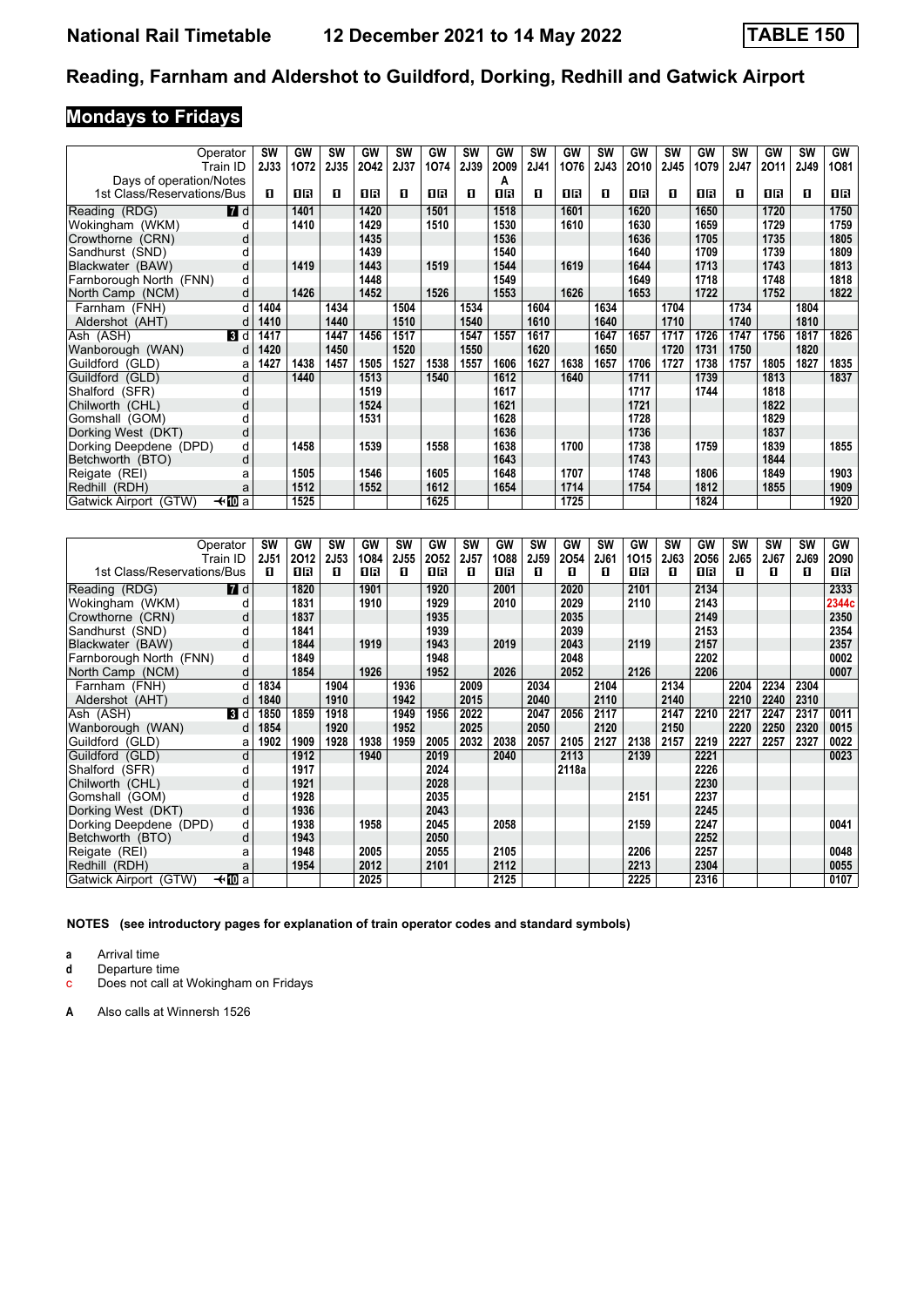# **Saturdays**

|                            | Operator<br>Train ID | GW<br>1052 | <b>GW</b><br>1001 | SW<br><b>2J01</b> | GW<br>1055 | SW<br><b>2J03</b> | GW<br>2028 | <b>SW</b><br><b>2J05</b> | GW<br>1057 | <b>SW</b><br><b>2J07</b> | GW<br>2029 | <b>SW</b><br>2J09 | GW<br>1059 | SW<br>2J11 | GW<br>2002 | <b>SW</b><br>2J13 | GW<br>1062 | <b>SW</b><br>2J15 | GW<br>2032 |
|----------------------------|----------------------|------------|-------------------|-------------------|------------|-------------------|------------|--------------------------|------------|--------------------------|------------|-------------------|------------|------------|------------|-------------------|------------|-------------------|------------|
| 1st Class/Reservations/Bus |                      | 1 R        | 0 B               | п                 | 1 R        | п                 | 0 B        | п                        | 0 B        | п                        | 0 B        | п                 | 0 B        | п          | п          | п                 | 16         | п                 | 1 R        |
| Reading (RDG)              | <b>7</b> d           | 0426       | 0522              |                   | 0600       |                   | 0619       |                          | 0701       |                          | 0720       |                   | 0801       |            | 0806       |                   | 0901       |                   | 0920       |
| Wokingham (WKM)            | d                    | 0441       | 0533              |                   | 0611       |                   | 0630       |                          | 0712       |                          | 0729       |                   | 0810       |            | 0819       |                   | 0910       |                   | 0929       |
| Crowthorne (CRN)           | d                    |            |                   |                   |            |                   | 0636       |                          |            |                          | 0735       |                   |            |            | 0825       |                   |            |                   | 0935       |
| Sandhurst (SND)            |                      |            |                   |                   |            |                   | 0640       |                          |            |                          | 0739       |                   |            |            | 0829       |                   |            |                   | 0939       |
| Blackwater (BAW)           | d                    | 0450       | 0542              |                   | 0620       |                   | 0643       |                          | 0721       |                          | 0743       |                   | 0819       |            | 0833       |                   | 0919       |                   | 0943       |
| Farnborough North (FNN)    | d                    |            |                   |                   |            |                   | 0648       |                          |            |                          | 0748       |                   |            |            | 0838       |                   |            |                   | 0948       |
| North Camp (NCM)           | d                    | 0457       | 0549              |                   | 0627       |                   | 0653       |                          | 0728       |                          | 0752       |                   | 0826       |            | 0844       |                   | 0926       |                   | 0952       |
| Farnham (FNH)              | d                    |            |                   | 0604              |            | 0634              |            | 0704                     |            | 0734                     |            | 0804              |            | 0834       |            | 0904              |            | 0934              |            |
| Aldershot (AHT)            | d                    |            |                   | 0610              |            | 0640              |            | 0710                     |            | 0740                     |            | 0810              |            | 0840       |            | 0910              |            | 0940              |            |
| Ash (ASH)                  | 3d                   |            |                   | 0617              |            | 0646              | 0657       | 0717                     |            | 0747                     | 0756       | 0817              |            | 0847       | 0851       | 0917              |            | 0947              | 0956       |
| Wanborough (WAN)           | d                    |            |                   | 0620              |            | 0650              |            | 0720                     |            | 0750                     |            | 0820              |            | 0850       |            | 0920              |            | 0950              |            |
| Guildford (GLD)            | a                    | 0509       | 0600              | 0629              | 0638       | 0657              | 0706       | 0727                     | 0740       | 0757                     | 0805       | 0827              | 0838       | 0857       | 0901       | 0927              | 0938       | 0957              | 1005       |
| Guildford (GLD)            | d                    | 0510       | 0601              |                   | 0640       |                   | 0713       |                          | 0741       |                          | 0813       |                   | 0840       |            | 0906       |                   | 0940       |                   | 1013       |
| Shalford (SFR)             | d                    |            | 0606              |                   |            |                   | 0719       |                          |            |                          | 0819       |                   |            |            | 0911       |                   |            |                   | 1019       |
| Chilworth (CHL)            | d                    |            | 0611              |                   |            |                   | 0724       |                          |            |                          |            |                   |            |            | 0915       |                   |            |                   |            |
| Gomshall (GOM)             |                      |            | 0618              |                   |            |                   | 0731       |                          |            |                          |            |                   |            |            | 0922       |                   |            |                   |            |
| Dorking West (DKT)         | d                    |            | 0625              |                   |            |                   |            |                          |            |                          | 0833       |                   |            |            |            |                   |            |                   | 1033       |
| Dorking Deepdene (DPD)     | d                    | 0528       | 0628              |                   | 0658       |                   | 0739       |                          | 0758       |                          | 0835       |                   | 0858       |            | 0930       |                   | 0957       |                   | 1035       |
| Betchworth (BTO)           | d                    |            | 0633              |                   |            |                   |            |                          |            |                          | 0840       |                   |            |            |            |                   |            |                   | 1040       |
| Reigate (REI)              | a                    | 0535       | 0638              |                   | 0705       |                   | 0746       |                          | 0806       |                          | 0845       |                   | 0905       |            | 0938       |                   | 1005       |                   | 1045       |
| Redhill (RDH)              |                      | 0541       | 0646              |                   | 0712       |                   | 0752       |                          | 0812       |                          | 0852       |                   | 0912       |            | 0947       |                   | 1012       |                   | 1052       |
| Gatwick Airport (GTW)      | —t∙l∐Da              | 0555       |                   |                   | 0725       |                   |            |                          | 0826       |                          |            |                   | 0925       |            |            |                   | 1025       |                   |            |

|                            | Operator<br>Train ID | <b>SW</b><br>2J17 | GW<br>1064 | <b>SW</b><br>2J19 | GW<br>2034 | <b>SW</b><br><b>2J21</b> | GW<br>1066 | <b>SW</b><br>2J23 | <b>GW</b><br>2036 | SW<br><b>2J25</b> | GW<br>1068 | <b>SW</b><br>2J27 | GW<br>2038 | <b>SW</b><br>2J29 | GW<br>1070 | <b>SW</b><br><b>2J31</b> | GW<br>2004 | GW<br>1002 | <b>SW</b><br>2J33 |
|----------------------------|----------------------|-------------------|------------|-------------------|------------|--------------------------|------------|-------------------|-------------------|-------------------|------------|-------------------|------------|-------------------|------------|--------------------------|------------|------------|-------------------|
| 1st Class/Reservations/Bus |                      | п                 | 0 B        | п                 | 0 B        | п                        | 0 B        | п                 | 0 R               | п                 | 0 B        | п                 | 0 R        | п                 | 1 R        | п                        | п          | 0 R        | п                 |
| Reading (RDG)              | <b>7</b> d           |                   | 1001       |                   | 1020       |                          | 1101       |                   | 1120              |                   | 1201       |                   | 1220       |                   | 1301       |                          | 1320       | 1334       |                   |
| Wokingham (WKM)            | d                    |                   | 1010       |                   | 1029       |                          | 1110       |                   | 1129              |                   | 1210       |                   | 1229       |                   | 1310       |                          | 1329       | 1345       |                   |
| Crowthorne (CRN)           | d                    |                   |            |                   | 1035       |                          |            |                   | 1135              |                   |            |                   | 1235       |                   |            |                          | 1335       |            |                   |
| Sandhurst (SND)            | d                    |                   |            |                   | 1039       |                          |            |                   | 1139              |                   |            |                   | 1239       |                   |            |                          | 1339       |            |                   |
| Blackwater (BAW)           | d                    |                   | 1019       |                   | 1043       |                          | 1119       |                   | 1143              |                   | 1219       |                   | 1243       |                   | 1319       |                          | 1343       | 1354       |                   |
| Farnborough North (FNN)    | d                    |                   |            |                   | 1048       |                          |            |                   | 1148              |                   |            |                   | 1248       |                   |            |                          | 1348       |            |                   |
| North Camp (NCM)           | d                    |                   | 1026       |                   | 1052       |                          | 1126       |                   | 1152              |                   | 1226       |                   | 1252       |                   | 1326       |                          | 1352       | 1401       |                   |
| Farnham (FNH)              | d                    | 1004              |            | 1034              |            | 1104                     |            | 1134              |                   | 1204              |            | 1234              |            | 1304              |            | 1334                     |            |            | 1404              |
| Aldershot (AHT)            | d                    | 1010              |            | 1040              |            | 1110                     |            | 1140              |                   | 1210              |            | 1240              |            | 1310              |            | 1340                     |            |            | 1410              |
| Ash (ASH)                  | 3d                   | 1017              |            | 1047              | 1056       | 1117                     |            | 1147              | 1156              | 1217              |            | 1247              | 1256       | 1317              |            | 1347                     | 1356       |            | 1417              |
| Wanborough (WAN)           | d                    | 1020              |            | 1050              |            | 1120                     |            | 1150              |                   | 1220              |            | 1251              |            | 1320              |            | 1350                     |            |            | 1420              |
| Guildford (GLD)            | a                    | 1027              | 1038       | 1057              | 1105       | 1127                     | 1138       | 1157              | 1205              | 1227              | 1238       | 1258              | 1305       | 1327              | 1338       | 1357                     | 1405       | 1412       | 1427              |
| Guildford (GLD)            | d                    |                   | 1040       |                   | 1113       |                          | 1140       |                   | 1213              |                   | 1240       |                   | 1313       |                   | 1340       |                          | 1406       | 1413       |                   |
| Shalford (SFR)             | d                    |                   |            |                   | 1119       |                          |            |                   | 1219              |                   |            |                   | 1319       |                   |            |                          | 1411       |            |                   |
| Chilworth (CHL)            | d                    |                   |            |                   | 1124       |                          |            |                   |                   |                   |            |                   | 1324       |                   |            |                          |            |            |                   |
| Gomshall (GOM)             |                      |                   |            |                   | 1131       |                          |            |                   |                   |                   |            |                   | 1331       |                   |            |                          |            |            |                   |
| Dorking West (DKT)         | d                    |                   |            |                   |            |                          |            |                   | 1233              |                   |            |                   |            |                   |            |                          |            | 1430       |                   |
| Dorking Deepdene (DPD)     | d                    |                   | 1058       |                   | 1139       |                          | 1158       |                   | 1235              |                   | 1258       |                   | 1339       |                   | 1358       |                          | 1426       | 1432       |                   |
| Betchworth (BTO)           | d                    |                   |            |                   |            |                          |            |                   | 1240              |                   |            |                   |            |                   |            |                          |            | 1437       |                   |
| Reigate (REI)              | a                    |                   | 1105       |                   | 1146       |                          | 1205       |                   | 1245              |                   | 1305       |                   | 1346       |                   | 1405       |                          | 1433       | 1442       |                   |
| Redhill (RDH)              | a                    |                   | 1112       |                   | 1152       |                          | 1212       |                   | 1252              |                   | 1312       |                   | 1352       |                   | 1412       |                          | 1439       | 1452       |                   |
| Gatwick Airport (GTW)      | —t∙M⊡a               |                   | 1125       |                   |            |                          | 1225       |                   |                   |                   | 1325       |                   |            |                   | 1425       |                          | 1455       |            |                   |

**NOTES (see introductory pages for explanation of train operator codes and standard symbols)**

**a** Arrival time<br>**d** Departure t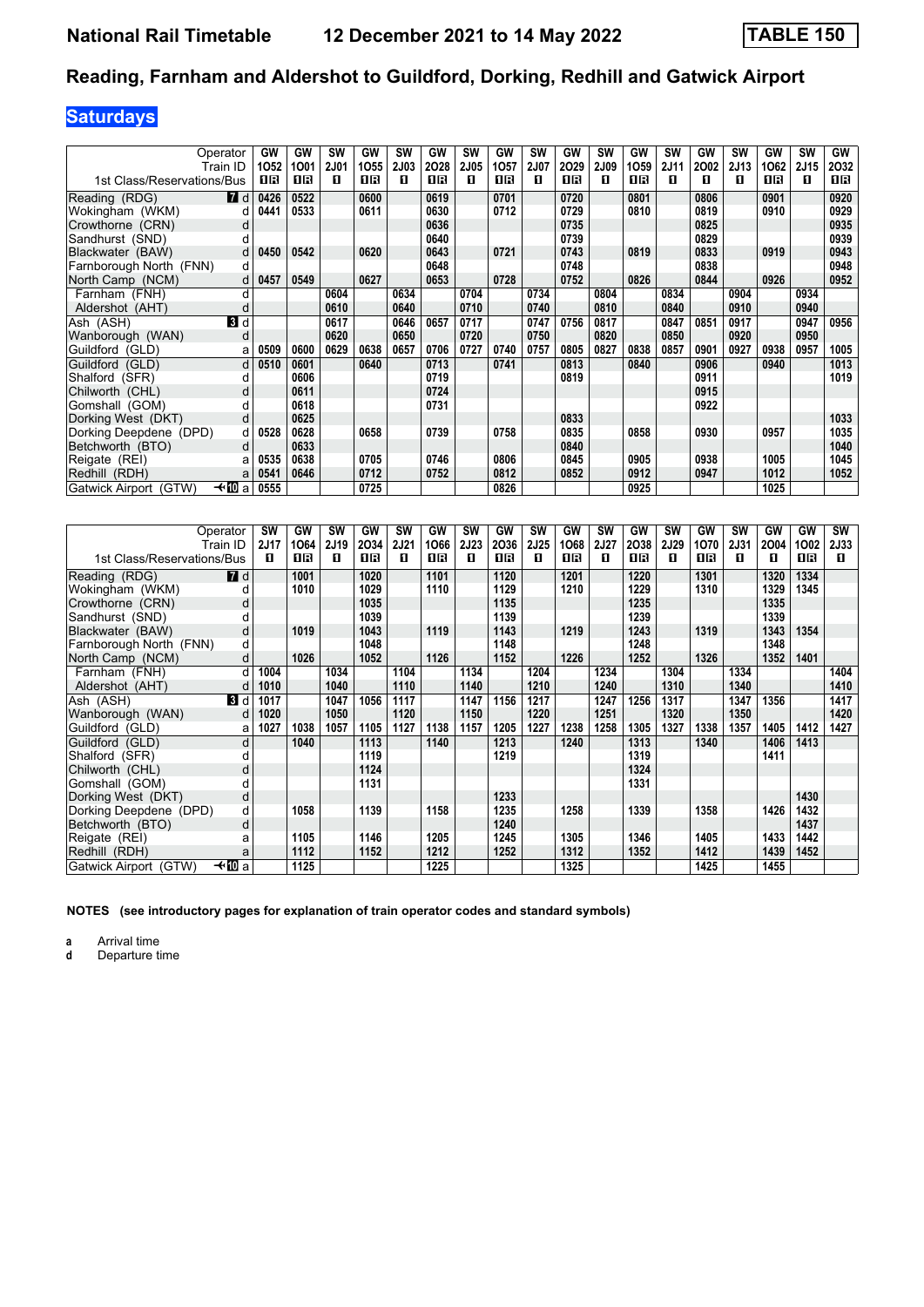# **Saturdays**

|                            | Operator<br>Train ID | SW<br>2J35 | GW<br>2042 | SW<br>2J37 | GW<br>1074 | <b>SW</b><br><b>2J39</b> | GW<br>2044 | <b>SW</b><br>2J41 | <b>GW</b><br>1076 | <b>SW</b><br><b>2J43</b> | GW<br>2046 | SW<br>2J45 | GW<br>1078 | SW<br>2J47 | GW<br>2048 | <b>SW</b><br>2J49 | GW<br>1081 | SW<br>2J51 | GW<br>2050 |
|----------------------------|----------------------|------------|------------|------------|------------|--------------------------|------------|-------------------|-------------------|--------------------------|------------|------------|------------|------------|------------|-------------------|------------|------------|------------|
| 1st Class/Reservations/Bus |                      | п          | 16         | п          | 16         | п                        | 0 B        | п                 | 1 R               | п                        | 1 R        | 0          | 0 B        | п          | 1 R        | п                 | 1 R        | п          | 1 R        |
| Reading (RDG)              | $\blacksquare$ d     |            | 1420       |            | 1501       |                          | 1520       |                   | 1601              |                          | 1620       |            | 1701       |            | 1720       |                   | 1801       |            | 1836       |
| Wokingham (WKM)            | d                    |            | 1429       |            | 1510       |                          | 1529       |                   | 1610              |                          | 1629       |            | 1710       |            | 1729       |                   | 1810       |            | 1845       |
| Crowthorne (CRN)           | d                    |            | 1435       |            |            |                          | 1535       |                   |                   |                          | 1635       |            |            |            | 1735       |                   |            |            | 1851       |
| Sandhurst (SND)            | d                    |            | 1439       |            |            |                          | 1539       |                   |                   |                          | 1639       |            |            |            | 1739       |                   |            |            | 1855       |
| Blackwater (BAW)           | d                    |            | 1443       |            | 1519       |                          | 1543       |                   | 1619              |                          | 1643       |            | 1719       |            | 1743       |                   | 1819       |            | 1859       |
| Farnborough North (FNN)    | d                    |            | 1448       |            |            |                          | 1548       |                   |                   |                          | 1648       |            |            |            | 1748       |                   |            |            | 1904       |
| North Camp (NCM)           | d                    |            | 1452       |            | 1526       |                          | 1552       |                   | 1626              |                          | 1652       |            | 1726       |            | 1752       |                   | 1826       |            | 1908       |
| Farnham (FNH)              | d                    | 1434       |            | 1504       |            | 1534                     |            | 1604              |                   | 1634                     |            | 1704       |            | 1734       |            | 1804              |            | 1834       |            |
| Aldershot (AHT)            |                      | 1440       |            | 1510       |            | 1540                     |            | 1610              |                   | 1640                     |            | 1710       |            | 1740       |            | 1810              |            | 1840       |            |
| Ash (ASH)                  | 3 d                  | 1447       | 1456       | 1517       |            | 1547                     | 1556       | 1617              |                   | 1647                     | 1656       | 1717       |            | 1747       | 1756       | 1817              |            | 1847       | 1912       |
| Wanborough (WAN)           | d                    | 1450       |            | 1520       |            | 1550                     |            | 1620              |                   | 1650                     |            | 1720       |            | 1750       |            | 1820              |            | 1850       |            |
| Guildford (GLD)            | a                    | 1457       | 1505       | 1527       | 1538       | 1557                     | 1605       | 1627              | 1638              | 1657                     | 1705       | 1727       | 1738       | 1757       | 1805       | 1827              | 1838       | 1857       | 1921       |
| Guildford (GLD)            | d                    |            | 1513       |            | 1540       |                          | 1613       |                   | 1640              |                          | 1713       |            | 1740       |            | 1813       |                   | 1840       |            | 1922       |
| Shalford (SFR)             | d                    |            | 1519       |            |            |                          | 1619       |                   |                   |                          | 1719       |            |            |            | 1819       |                   |            |            | 1927       |
| Chilworth (CHL)            | d                    |            | 1524       |            |            |                          |            |                   |                   |                          | 1724       |            |            |            |            |                   |            |            | 1932       |
| Gomshall (GOM)             | d                    |            | 1531       |            |            |                          |            |                   |                   |                          | 1731       |            |            |            |            |                   |            |            | 1939       |
| Dorking West (DKT)         | d                    |            |            |            |            |                          | 1633       |                   |                   |                          |            |            |            |            | 1833       |                   |            |            |            |
| Dorking Deepdene (DPD)     | d                    |            | 1539       |            | 1558       |                          | 1635       |                   | 1658              |                          | 1739       |            | 1758       |            | 1835       |                   | 1858       |            | 1947       |
| Betchworth (BTO)           | d                    |            |            |            |            |                          | 1640       |                   |                   |                          |            |            |            |            | 1840       |                   |            |            |            |
| Reigate (REI)              | a                    |            | 1546       |            | 1605       |                          | 1645       |                   | 1705              |                          | 1746       |            | 1805       |            | 1845       |                   | 1905       |            | 1954       |
| Redhill (RDH)              | a                    |            | 1552       |            | 1612       |                          | 1652       |                   | 1712              |                          | 1752       |            | 1812       |            | 1852       |                   | 1912       |            | 2000       |
| Gatwick Airport (GTW)      | —t∗∏⊡a               |            |            |            | 1625       |                          |            |                   | 1725              |                          |            |            | 1825       |            |            |                   | 1925       |            |            |

|                            | Operator<br>Train ID | <b>SW</b><br>2J53 | GW<br>1084 | <b>SW</b><br>2J55 | <b>GW</b><br>2051 | SW<br>2J57 | GW<br>2052 | SW<br>2J59 | GW<br>1003 | <b>SW</b><br>2J61 | <b>SW</b><br>2J63 | GW<br>2053 | SW<br>2J65 | <b>SW</b><br>2J67 | SW<br>2J69 | GW<br>2055 |
|----------------------------|----------------------|-------------------|------------|-------------------|-------------------|------------|------------|------------|------------|-------------------|-------------------|------------|------------|-------------------|------------|------------|
| 1st Class/Reservations/Bus |                      | п                 | 1R         | п                 | 1 R               | п          | <b>08</b>  | п          | 0 B        | п                 | п                 | <b>0B</b>  | п          | п                 | п          | 0 B        |
| Reading (RDG)              | <b>7</b> d           |                   | 1901       |                   | 1920              |            | 2001       |            | 2032       |                   |                   | 2133       |            |                   |            | 2334       |
| Wokingham (WKM)            | d                    |                   | 1910       |                   | 1929              |            | 2010       |            | 2042       |                   |                   | 2142       |            |                   |            |            |
| Crowthorne (CRN)           | d                    |                   |            |                   | 1935              |            | 2016       |            |            |                   |                   | 2148       |            |                   |            | 2349       |
| Sandhurst (SND)            | d                    |                   |            |                   | 1939              |            | 2020       |            |            |                   |                   | 2152       |            |                   |            | 2353       |
| Blackwater (BAW)           | d                    |                   | 1919       |                   | 1943              |            | 2024       |            | 2051       |                   |                   | 2156       |            |                   |            | 2357       |
| Farnborough North (FNN)    | d                    |                   |            |                   | 1948              |            | 2029       |            |            |                   |                   | 2201       |            |                   |            | 0002       |
| North Camp (NCM)           | d                    |                   | 1926       |                   | 1952              |            | 2033       |            | 2058       |                   |                   | 2205       |            |                   |            | 0006       |
| Farnham (FNH)              | d                    | 1904              |            | 1934              |                   | 2004       |            | 2034       |            | 2104              | 2134              |            | 2204       | 2234              | 2304       |            |
| Aldershot (AHT)            | d                    | 1910              |            | 1940              |                   | 2010       |            | 2040       |            | 2110              | 2140              |            | 2210       | 2240              | 2310       |            |
| Ash (ASH)                  | $\mathbf{B}$ d       | 1918              |            | 1947              | 1956              | 2017       | 2037       | 2047       |            | 2117              | 2147              | 2209       | 2217       | 2247              | 2317       | 0010       |
| Wanborough (WAN)           | d                    | 1921              |            | 1950              |                   | 2020       |            | 2050       |            | 2120              | 2150              |            | 2220       | 2250              | 2320       | 0014       |
| Guildford (GLD)            | a                    | 1928              | 1938       | 1957              | 2005              | 2027       | 2046       | 2057       | 2110       | 2127              | 2157              | 2218       | 2227       | 2257              | 2327       | 0021       |
| Guildford (GLD)            | d                    |                   | 1940       |                   | 2007              |            | 2048       |            | 2112       |                   |                   | 2220       |            |                   |            | 0022       |
| Shalford (SFR)             | d                    |                   |            |                   | 2012              |            | 2053       |            | 2117       |                   |                   | 2225       |            |                   |            |            |
| Chilworth (CHL)            | d                    |                   |            |                   |                   |            | 2057       |            |            |                   |                   | 2229       |            |                   |            |            |
| Gomshall (GOM)             | d                    |                   |            |                   |                   |            | 2104       |            |            |                   |                   | 2236       |            |                   |            |            |
| Dorking West (DKT)         | d                    |                   |            |                   | 2025              |            | 2112       |            |            |                   |                   | 2244       |            |                   |            |            |
| Dorking Deepdene (DPD)     | d                    |                   | 2000       |                   | 2028              |            | 2114       |            | 2132       |                   |                   | 2246       |            |                   |            | 0040       |
| Betchworth (BTO)           | d                    |                   |            |                   | 2033              |            | 2119       |            |            |                   |                   | 2251       |            |                   |            |            |
| Reigate (REI)              | a                    |                   | 2007       |                   | 2038              |            | 2124       |            | 2139       |                   |                   | 2256       |            |                   |            | 0047       |
| Redhill (RDH)              | a                    |                   | 2014       |                   | 2044              |            | 2130       |            | 2145       |                   |                   | 2303       |            |                   |            | 0053       |
| Gatwick Airport (GTW)      | —t∙M∏a               |                   | 2025       |                   | 2055              |            |            |            | 2158       |                   |                   | 2316       |            |                   |            | 0104       |

**NOTES (see introductory pages for explanation of train operator codes and standard symbols)**

**a** Arrival time<br>**d** Departure t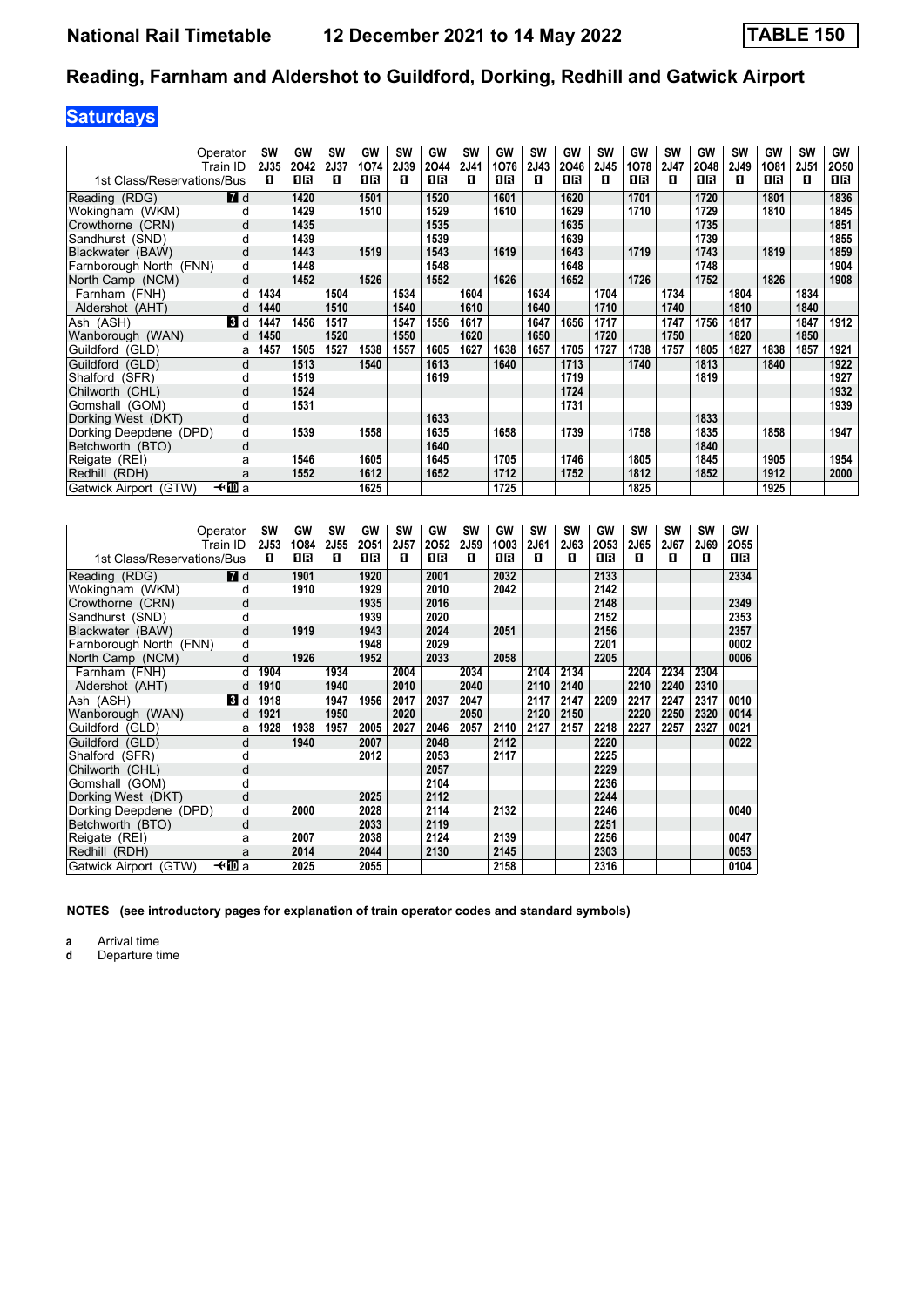## **Sundays**

| Operator                        |                | GW   | GW   | <b>SW</b> | GW   | GW   | <b>SW</b> | GW   | GW   | <b>SW</b> | GW   | GW   | <b>SW</b> | GW   | GW   | <b>SW</b> | GW   | GW   | SW   |
|---------------------------------|----------------|------|------|-----------|------|------|-----------|------|------|-----------|------|------|-----------|------|------|-----------|------|------|------|
| Train ID                        |                | 1056 | 1058 | 2N09      | 2060 | 1062 | 2N13      | 2064 | 1066 | 2N17      | 2067 | 1068 | 2N21      | 2069 | 1070 | 2N25      | 2071 | 1072 | 2N29 |
| Days of operation/Notes         |                |      |      |           |      |      | А         |      |      | A         |      |      | A         |      |      | A         |      |      | A    |
| 1st Class/Reservations/Bus      |                | 1 R  | 1 R  | п         | 1 R  | 0 B  | п         | 16   | 0 B  | п         | 0 B  | 1 R  | п         | 0 B  | 0 B  | п         | 1 R  | 0 B  | п    |
|                                 |                |      |      |           |      |      |           |      |      |           |      |      |           |      |      |           |      |      |      |
| Reading (RDG)                   | 7d             | 0603 | 0657 |           | 0740 | 0818 |           | 0840 | 0918 |           | 0941 | 1018 |           | 1041 | 1118 |           | 1141 | 1218 |      |
| Wokingham (WKM)                 | d              | 0611 | 0705 |           | 0750 | 0826 |           | 0851 | 0926 |           | 0950 | 1026 |           | 1050 | 1126 |           | 1150 | 1226 |      |
| Crowthorne (CRN)                | d              |      |      |           | 0756 |      |           | 0857 |      |           | 0956 |      |           | 1056 |      |           | 1156 |      |      |
| Sandhurst (SND)                 | d              |      |      |           | 0800 |      |           | 0901 |      |           | 1000 |      |           | 1100 |      |           | 1200 |      |      |
| Blackwater (BAW)                | d              | 0620 | 0714 |           | 0803 | 0835 |           | 0904 | 0935 |           | 1004 | 1035 |           | 1104 | 1135 |           | 1204 | 1235 |      |
| Farnborough North (FNN)         | d              |      |      |           | 0808 |      |           | 0909 |      |           | 1009 |      |           | 1109 |      |           | 1209 |      |      |
| North Camp (NCM)                | d              | 0628 | 0722 |           | 0813 | 0843 |           | 0914 | 0943 |           | 1013 | 1043 |           | 1113 | 1143 |           | 1213 | 1243 |      |
| Farnham (FNH)                   | U              |      |      |           |      |      |           |      |      |           |      |      |           |      |      |           |      |      |      |
| Aldershot (AHT)                 | O              |      |      | 0748      |      |      | 0848      |      |      | 0948      |      |      | 1048      |      |      | 1148      |      |      | 1248 |
| Ash (ASH)                       | $\blacksquare$ |      |      | 0755      | 0817 |      | 0855      | 0918 |      | 0955      | 1017 |      | 1055      | 1117 |      | 1155      | 1217 |      | 1255 |
| Wanborough (WAN)                | d              |      |      | 0759      |      |      | 0859      |      |      | 0959      |      |      | 1059      |      |      | 1159      |      |      | 1259 |
| Guildford (GLD)                 | a              | 0640 | 0734 | 0806      | 0826 | 0855 | 0906      | 0927 | 0955 | 1006      | 1026 | 1055 | 1106      | 1126 | 1155 | 1206      | 1226 | 1255 | 1306 |
| Guildford (GLD)                 | d              | 0641 | 0735 |           | 0827 | 0900 |           | 0928 | 1000 |           | 1028 | 1100 |           | 1128 | 1200 |           | 1228 | 1300 |      |
| Shalford (SFR)                  | d              |      |      |           | 0832 |      |           | 0933 |      |           | 1033 |      |           | 1133 |      |           | 1233 |      |      |
| Chilworth (CHL)                 | d              |      |      |           | 0836 |      |           |      |      |           | 1037 |      |           |      |      |           | 1237 |      |      |
| Gomshall (GOM)                  | d              |      |      |           | 0843 |      |           |      |      |           | 1044 |      |           |      |      |           | 1244 |      |      |
| Dorking West (DKT)              | d              |      |      |           |      |      |           | 0946 |      |           |      |      |           | 1146 |      |           |      |      |      |
| Dorking Deepdene (DPD)          | d              | 0659 | 0753 |           | 0851 | 0919 |           | 0949 | 1019 |           | 1052 | 1116 |           | 1149 | 1216 |           | 1252 | 1319 |      |
| Betchworth (BTO)                | d              |      |      |           |      |      |           | 0954 |      |           |      |      |           | 1154 |      |           |      |      |      |
| Reigate (REI)                   | a              | 0707 | 0801 |           | 0859 | 0926 |           | 0959 | 1026 |           | 1100 | 1124 |           | 1200 | 1224 |           | 1300 | 1326 |      |
| Redhill (RDH)                   | a              | 0713 | 0807 |           | 0905 | 0934 |           | 1005 | 1034 |           | 1106 | 1134 |           | 1206 | 1234 |           | 1306 | 1334 |      |
| —tn⊡al<br>Gatwick Airport (GTW) |                | 0726 | 0823 |           |      | 0944 |           |      | 1045 |           |      | 1145 |           |      | 1245 |           |      | 1345 |      |

| Operator                   |                | GW   | GW   | <b>SW</b> | GW   | GW   | <b>SW</b> | GW   | <b>GW</b> | <b>SW</b> | GW   | GW   | <b>SW</b> | GW   | GW   | <b>SW</b> | GW   | GW   | SW   |
|----------------------------|----------------|------|------|-----------|------|------|-----------|------|-----------|-----------|------|------|-----------|------|------|-----------|------|------|------|
| Train ID                   |                | 2075 | 1076 | 2N33      | 2077 | 1078 | 2N37      | 2079 | 1080      | 2N41      | 2081 | 1082 | 2N45      | 2083 | 1084 | 2N49      | 2085 | 1086 | 2N53 |
| Days of operation/Notes    |                |      |      | Α         |      |      | A         |      |           | А         |      |      | A         |      |      | A         |      |      | A    |
| 1st Class/Reservations/Bus |                | 1 R  | 1 R  | п         | 1 R  | 0 B  | п         | 1 R  | 1 R       | п         | 1 R  | 16   | п         | 0B   | 1 R  | п         | OВ   | 1 R  | п    |
| Reading (RDG)              | <b>7</b> d     | 1241 | 1318 |           | 1341 | 1418 |           | 1441 | 1518      |           | 1541 | 1618 |           | 1641 | 1718 |           | 1741 | 1818 |      |
| Wokingham (WKM)            | d              | 1250 | 1326 |           | 1350 | 1426 |           | 1451 | 1526      |           | 1550 | 1626 |           | 1650 | 1726 |           | 1750 | 1826 |      |
| Crowthorne (CRN)           | d              | 1256 |      |           | 1356 |      |           | 1457 |           |           | 1556 |      |           | 1656 |      |           | 1756 |      |      |
| Sandhurst (SND)            | d              | 1300 |      |           | 1400 |      |           | 1501 |           |           | 1600 |      |           | 1700 |      |           | 1800 |      |      |
| Blackwater (BAW)           | d              | 1304 | 1335 |           | 1404 | 1435 |           | 1504 | 1535      |           | 1604 | 1635 |           | 1704 | 1735 |           | 1804 | 1835 |      |
| Farnborough North (FNN)    | d              | 1309 |      |           | 1409 |      |           | 1509 |           |           | 1609 |      |           | 1709 |      |           | 1809 |      |      |
| North Camp (NCM)           | d              | 1313 | 1343 |           | 1413 | 1443 |           | 1514 | 1543      |           | 1613 | 1643 |           | 1713 | 1743 |           | 1813 | 1843 |      |
| Farnham (FNH)              |                |      |      |           |      |      |           |      |           |           |      |      |           |      |      |           |      |      |      |
| Aldershot (AHT)            | d              |      |      | 1348      |      |      | 1448      |      |           | 1548      |      |      | 1648      |      |      | 1748      |      |      | 1848 |
| Ash (ASH)                  | $\mathbf{B}$ d | 1317 |      | 1355      | 1417 |      | 1455      | 1518 |           | 1555      | 1617 |      | 1655      | 1717 |      | 1755      | 1817 |      | 1855 |
| Wanborough (WAN)           | d              |      |      | 1359      |      |      | 1459      |      |           | 1559      |      |      | 1659      |      |      | 1759      |      |      | 1859 |
| Guildford (GLD)            | a              | 1326 | 1355 | 1406      | 1426 | 1455 | 1506      | 1527 | 1555      | 1606      | 1626 | 1655 | 1706      | 1726 | 1755 | 1806      | 1826 | 1855 | 1906 |
| Guildford (GLD)            | d              | 1328 | 1400 |           | 1428 | 1500 |           | 1528 | 1600      |           | 1628 | 1700 |           | 1728 | 1800 |           | 1828 | 1900 |      |
| Shalford (SFR)             | d              | 1333 |      |           | 1433 |      |           | 1533 |           |           | 1633 |      |           | 1733 |      |           | 1833 |      |      |
| Chilworth (CHL)            | d              |      |      |           | 1437 |      |           |      |           |           | 1637 |      |           |      |      |           | 1837 |      |      |
| Gomshall (GOM)             | d              |      |      |           | 1444 |      |           |      |           |           | 1644 |      |           |      |      |           | 1844 |      |      |
| Dorking West (DKT)         | d              | 1346 |      |           |      |      |           | 1546 |           |           |      |      |           | 1746 |      |           |      |      |      |
| Dorking Deepdene (DPD)     | d l            | 1349 | 1416 |           | 1452 | 1519 |           | 1549 | 1617      |           | 1652 | 1716 |           | 1749 | 1817 |           | 1852 | 1916 |      |
| Betchworth (BTO)           | d              | 1354 |      |           |      |      |           | 1554 |           |           |      |      |           | 1754 |      |           |      |      |      |
| Reigate (REI)              | a              | 1359 | 1424 |           | 1500 | 1526 |           | 1559 | 1625      |           | 1700 | 1724 |           | 1759 | 1824 |           | 1900 | 1924 |      |
| Redhill (RDH)              | a              | 1406 | 1434 |           | 1506 | 1534 |           | 1606 | 1634      |           | 1706 | 1733 |           | 1806 | 1834 |           | 1906 | 1934 |      |
| Gatwick Airport (GTW)      | —t∙l∐Da        |      | 1445 |           |      | 1545 |           |      | 1645      |           |      | 1745 |           |      | 1845 |           |      | 1945 |      |

**NOTES (see introductory pages for explanation of train operator codes and standard symbols)**

**a** Arrival time<br>**d** Departure time

**d** Departure time

**A** From Ascot, see table 151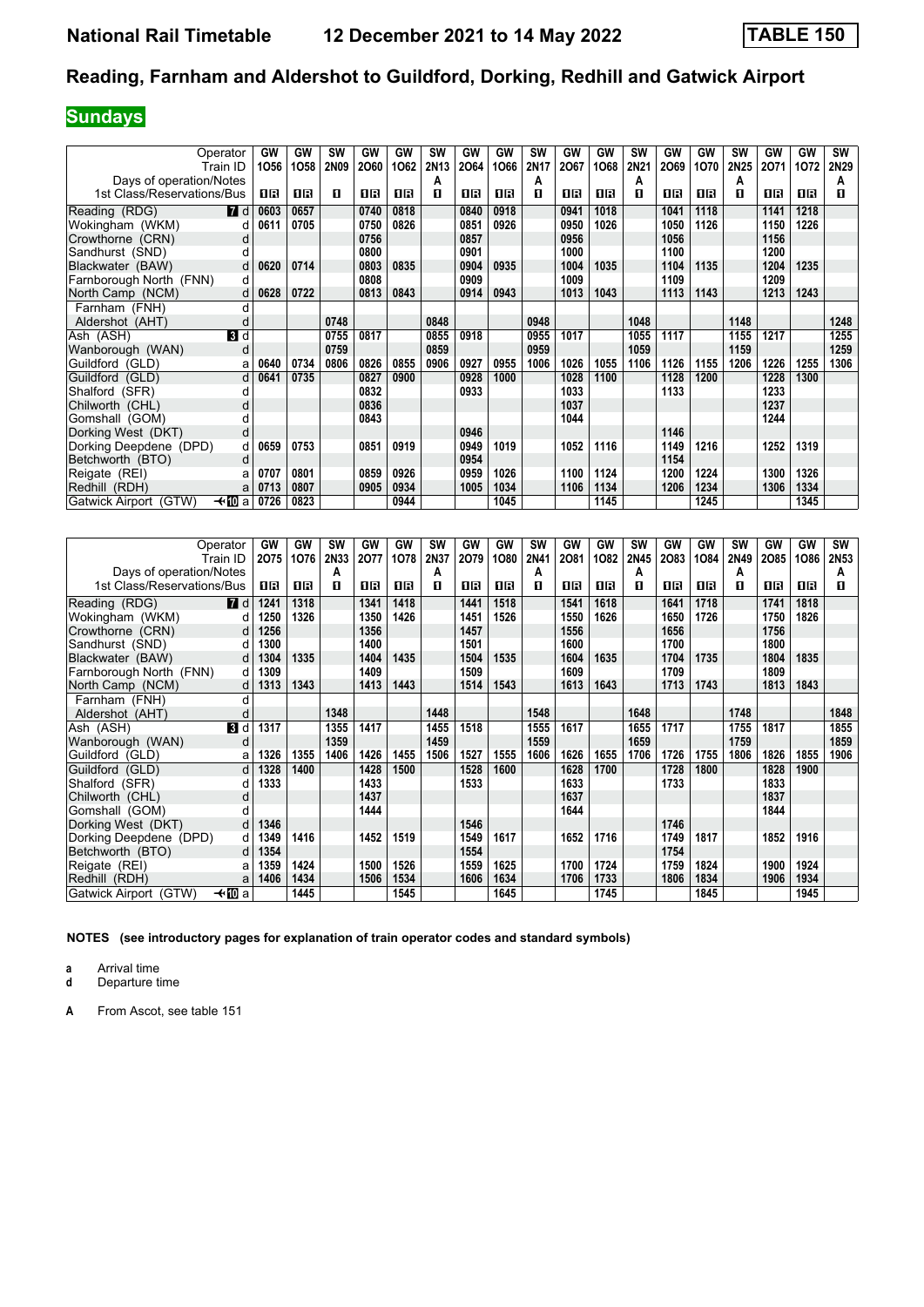## **Sundays**

| Operator<br>Train ID             | GW<br>2087 | GW<br>1088 | SW<br>2N57 | GW<br>2092 | <b>SW</b><br>2N61 | GW<br>1094 | <b>SW</b><br>2N65 | <b>SW</b><br><b>2N69</b> | GW<br>2055 |
|----------------------------------|------------|------------|------------|------------|-------------------|------------|-------------------|--------------------------|------------|
| Days of operation/Notes          |            |            | Α          |            | Α                 |            | A                 | A                        |            |
| 1st Class/Reservations/Bus       | 1R         | 16         | п          | 1R         | п                 | 1R         | п                 | п                        | 0 B        |
| <b>7</b> d<br>Reading (RDG)      | 1841       | 1918       |            | 2012       |                   | 2113       |                   |                          | 2303       |
| Wokingham (WKM)<br>d             | 1850       | 1926       |            | 2020       |                   | 2121       |                   |                          | 2312       |
| Crowthorne (CRN)<br>d            | 1856       |            |            | 2027       |                   | 2128       |                   |                          | 2318       |
| Sandhurst (SND)<br>d             | 1900       |            |            | 2031       |                   | 2132       |                   |                          | 2322       |
| Blackwater (BAW)<br>d            | 1904       | 1936       |            | 2033       |                   | 2136       |                   |                          | 2326       |
| Farnborough North (FNN)<br>d     | 1909       |            |            | 2040       |                   | 2141       |                   |                          | 2331       |
| North Camp (NCM)<br>d            | 1913       | 1943       |            | 2043       |                   | 2145       |                   |                          | 2335       |
| Farnham (FNH)<br>d               |            |            |            |            |                   |            |                   |                          |            |
| Aldershot (AHT)<br>d             |            |            | 1948       |            | 2048              |            | 2148              | 2248                     |            |
| Ash (ASH)<br><b>3</b> d          | 1917       |            | 1955       | 2048       | 2057              | 2149       | 2155              | 2255                     | 2339       |
| Wanborough (WAN)<br>d            |            |            | 1959       |            | 2100              |            | 2159              | 2258                     |            |
| Guildford (GLD)<br>a             | 1926       | 1955       | 2006       | 2056       | 2107              | 2158       | 2206              | 2306                     | 2348       |
| Guildford (GLD)<br>d             | 1928       | 1958       |            | 2058       |                   | 2200       |                   |                          | 2349       |
| Shalford (SFR)<br>d              | 1933       |            |            | 2103       |                   |            |                   |                          | 2354       |
| Chilworth (CHL)<br>d             |            |            |            | 2107       |                   |            |                   |                          | 2359       |
| Gomshall (GOM)<br>d              |            |            |            | 2114       |                   |            |                   |                          | 0006       |
| Dorking West (DKT)<br>d          | 1946       |            |            | 2122       |                   |            |                   |                          |            |
| Dorking Deepdene (DPD)<br>d      | 1949       | 2015       |            | 2123       |                   | 2219       |                   |                          | 0014       |
| Betchworth (BTO)<br>d            | 1954       |            |            | 2129       |                   |            |                   |                          | 0019       |
| Reigate (REI)                    | 1959<br>a  | 2022       |            | 2133       |                   | 2225       |                   |                          | 0024       |
| Redhill (RDH)<br>a               | 2006       | 2031       |            | 2141       |                   | 2234       |                   |                          | 0030       |
| Gatwick Airport (GTW)<br>—t∗l∐Da |            | 2046       |            | 2154       |                   | 2247       |                   |                          | 0041       |

**NOTES (see introductory pages for explanation of train operator codes and standard symbols)**

**a** Arrival time<br>**d** Departure t

**Departure time** 

**A** From Ascot, see table 151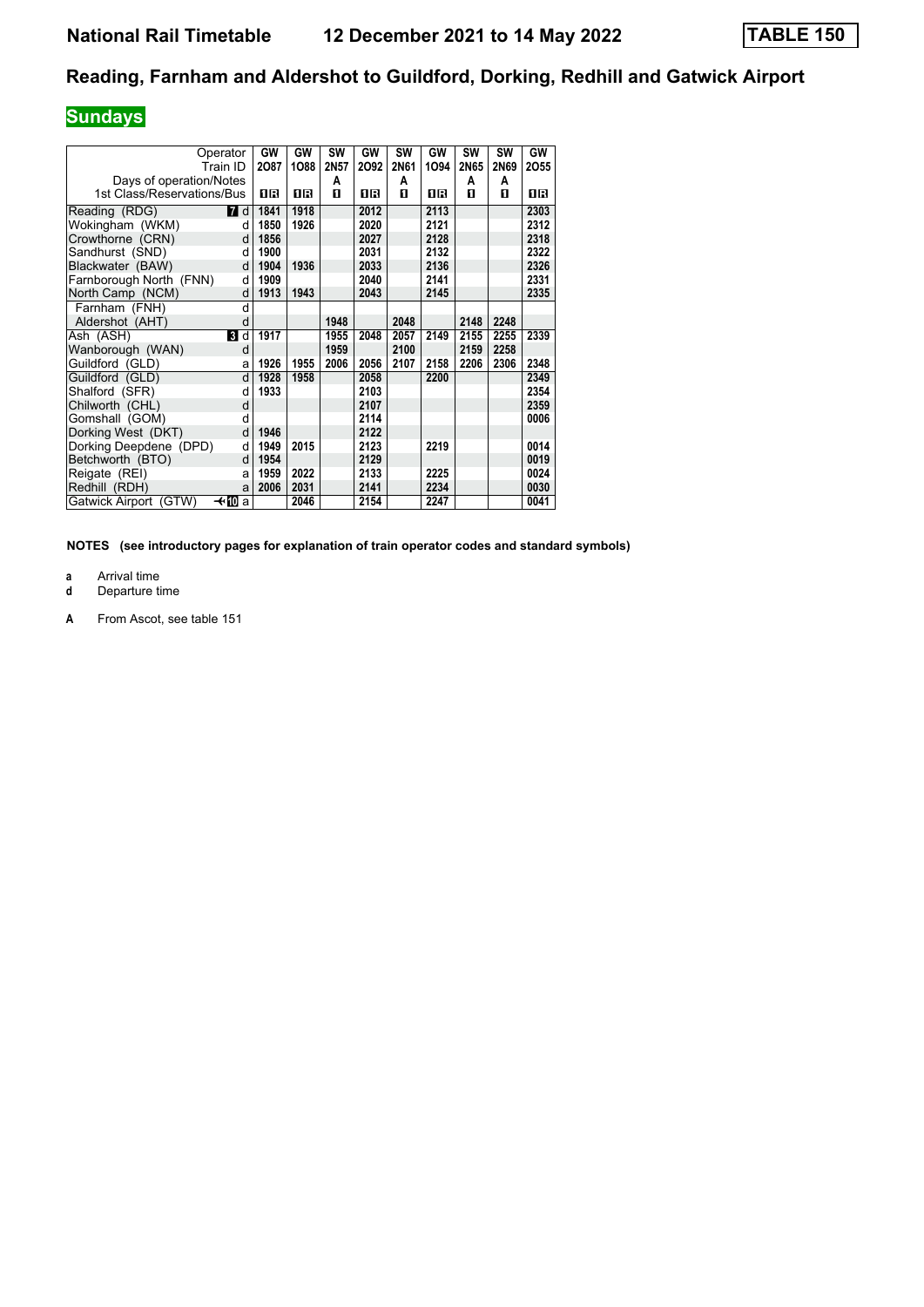# **Mondays to Fridays**

|                            | Operator     | GW   | <b>SW</b>   | GW          | SW   | GW   | <b>SW</b>   | <b>GW</b> | GW   | <b>SW</b> | GW   | <b>SW</b> | GW                       | GW   | <b>SW</b> | GW                       | GW          |
|----------------------------|--------------|------|-------------|-------------|------|------|-------------|-----------|------|-----------|------|-----------|--------------------------|------|-----------|--------------------------|-------------|
|                            | Train ID     | 2V46 | <b>2J02</b> | <b>1V37</b> | 2J04 | 2V48 | <b>2J06</b> | 2V49      | 1V38 | 2J08      | 2V50 | 2J10      | 2V52                     | 1V39 | 2J12      | <b>2V52</b>              | <b>1V40</b> |
| Days of operation/Notes    |              |      |             |             |      |      |             | А         |      |           |      |           |                          |      |           |                          |             |
| 1st Class/Reservations/Bus |              | 1R   | П           | 16          | п    | п    | п           | 1R        | 16   | п         | 1 R  | п         | п                        | 1 R  | п         | п                        | 1 R         |
| Gatwick Airport (GTW)      | –≁MDd        | 0510 |             | 0600        |      |      |             |           | 0702 |           |      |           |                          | 0802 |           |                          | 0832        |
| Redhill (RDH)              |              | 0530 |             | 0618        |      |      |             | 0643      | 0716 |           | 0732 |           |                          | 0816 |           |                          | 0846        |
| Reigate (REI)              | d            | 0535 |             | 0623        |      |      |             | 0649      | 0721 |           | 0740 |           |                          | 0821 |           |                          | 0851        |
| Betchworth (BTO)           | d            |      |             |             |      |      |             | 0654      |      |           | 0745 |           |                          |      |           |                          |             |
| Dorking Deepdene (DPD)     | d            | 0542 |             | 0630        |      |      |             | 0658      | 0728 |           | 0749 |           |                          | 0828 |           |                          | 0858        |
| Dorking West (DKT)         | d            |      |             |             |      |      |             | 0701      |      |           | 0752 |           |                          |      |           |                          |             |
| Gomshall (GOM)             | d            |      |             |             |      |      |             | 0709      | 0737 |           | 0800 |           |                          |      |           |                          |             |
| Chilworth (CHL)            | d            |      |             |             |      |      |             | 0715      |      |           | 0806 |           |                          |      |           |                          |             |
| Shalford (SFR)             | d            | 0556 |             |             |      | 0701 |             | 0720      |      |           | 0810 |           | 0837                     |      |           |                          |             |
| Guildford (GLD)            | a            | 0601 |             | 0648        |      | 0706 |             | 0725      | 0748 |           | 0815 |           | 0842                     | 0846 |           | $\overline{\phantom{0}}$ | 0916        |
| Guildford (GLD)            | $\mathsf{d}$ | 0603 | 0623        | 0649        | 0653 | 0707 | 0723        | 0728      | 0750 | 0753      | 0817 | 0823      | 0857                     | 0847 | 0853      | 0857                     | 0917        |
| Wanborough (WAN)           |              | 0610 | 0629        |             | 0659 | 0714 | 0729        |           |      | 0759      | 0824 | 0829      | $\overline{\phantom{a}}$ |      | 0859      | 0904                     |             |
| Ash (ASH)                  | 3d           | 0615 | 0633        | 0659        | 0703 | 0719 | 0733        | 0737      |      | 0803      | 0829 | 0833      |                          |      | 0903      | 0909                     |             |
| Aldershot (AHT)            | а            |      | 0640        |             | 0710 |      | 0740        |           |      | 0810      |      | 0840      |                          |      | 0910      |                          |             |
| Farnham (FNH)              | a            |      | 0646        |             | 0716 |      | 0746        |           |      | 0816      |      | 0846      |                          |      | 0916      |                          |             |
| North Camp (NCM)           | d            | 0619 |             | 0703        |      | 0724 |             | 0742      | 0802 |           | 0833 |           |                          | 0900 |           | 0913                     | 0930        |
| Farnborough North (FNN)    | d            | 0623 |             | 0707        |      | 0728 |             | 0746      | 0806 |           | 0837 |           |                          |      |           | 0917                     |             |
| Blackwater (BAW)           | d            | 0628 |             | 0712        |      | 0732 |             | 0750      | 0811 |           | 0842 |           |                          | 0906 |           | 0922                     | 0936        |
| Sandhurst (SND)            | d            | 0632 |             | 0716        |      | 0736 |             | 0754      | 0815 |           | 0846 |           |                          |      |           | 0926                     |             |
| Crowthorne (CRN)           | d            | 0636 |             | 0720        |      | 0740 |             | 0758      | 0819 |           | 0850 |           |                          |      |           | 0930                     |             |
| Wokingham (WKM)            | a            | 0641 |             | 0725        |      | 0745 |             | 0803      | 0824 |           | 0855 |           |                          | 0914 |           | 0935                     | 0944        |
| Reading (RDG)              | 77 a         | 0651 |             | 0734        |      | 0755 |             | 0816      | 0834 |           | 0904 |           |                          | 0924 |           | 0946                     | 0954        |

| Operator                   |                | <b>SW</b> | GW                       | <b>SW</b> | GW                       | GW          | SW   | GW          | <b>SW</b>   | GW          | <b>SW</b>   | GW          | <b>SW</b>   | GW   | SW   | GW          | <b>SW</b> |
|----------------------------|----------------|-----------|--------------------------|-----------|--------------------------|-------------|------|-------------|-------------|-------------|-------------|-------------|-------------|------|------|-------------|-----------|
| Train ID                   |                | 2J14      | <b>2V54</b>              | 2J16      | <b>2V54</b>              | <b>1V42</b> | 2J18 | <b>2V57</b> | <b>2J20</b> | <b>1V44</b> | <b>2J22</b> | <b>2V59</b> | <b>2J24</b> | 1V46 | 2J26 | <b>2V61</b> | 2J28      |
| 1st Class/Reservations/Bus |                | п         | 1R                       | п         | 1 R                      | 16          | п    | 16          | п           | 16          | п           | 16          | п           | 16   | п    | 1 R         | п         |
| Gatwick Airport (GTW)      | – t− l d       |           |                          |           |                          | 0929        |      |             |             | 1029        |             |             |             | 1129 |      |             |           |
| Redhill (RDH)              | d              |           | 0851                     |           |                          | 0943        |      | 1000        |             | 1043        |             | 1100        |             | 1143 |      | 1200        |           |
| Reigate (REI)              | d              |           | 0856                     |           |                          | 0948        |      | 1005        |             | 1048        |             | 1105        |             | 1148 |      | 1205        |           |
| Betchworth (BTO)           | d              |           | 0903                     |           |                          |             |      | 1010        |             |             |             |             |             |      |      | 1210        |           |
| Dorking Deepdene (DPD)     | d              |           | 0908                     |           |                          | 0955        |      | 1015        |             | 1055        |             | 1112        |             | 1155 |      | 1215        |           |
| Dorking West (DKT)         | d              |           | 0911                     |           |                          |             |      | 1018        |             |             |             |             |             |      |      | 1218        |           |
| Gomshall (GOM)             | d              |           | 0919                     |           |                          |             |      |             |             |             |             | 1121        |             |      |      |             |           |
| Chilworth (CHL)            | d              |           | 0925                     |           |                          |             |      |             |             |             |             | 1127        |             |      |      |             |           |
| Shalford (SFR)             | d              |           | 0931c                    |           |                          |             |      | 1031        |             |             |             | 1131        |             |      |      | 1231        |           |
| Guildford (GLD)            | a              |           | 0937                     |           | $\overline{\phantom{0}}$ | 1013        |      | 1037        |             | 1113        |             | 1137        |             | 1213 |      | 1237        |           |
| Guildford (GLD)            | d              | 0923      | 0957                     | 0953      | 0957                     | 1015        | 1023 | 1047        | 1053        | 1114        | 1123        | 1147        | 1153        | 1214 | 1223 | 1247        | 1253      |
| Wanborough (WAN)           |                | 0929      | $\overline{\phantom{a}}$ | 0959      | 1004                     |             | 1029 |             | 1059        |             | 1129        |             | 1159        |      | 1229 |             | 1259      |
| Ash (ASH)                  | $\blacksquare$ | 0933      |                          | 1003      | 1009                     |             | 1033 | 1057        | 1103        |             | 1133        | 1157        | 1203        |      | 1233 | 1257        | 1303      |
| Aldershot (AHT)            | a              | 0940      |                          | 1010      |                          |             | 1040 |             | 1110        |             | 1140        |             | 1210        |      | 1240 |             | 1310      |
| Farnham (FNH)              | a              | 0946      |                          | 1016      |                          |             | 1046 |             | 1116        |             | 1146        |             | 1216        |      | 1246 |             | 1316      |
| North Camp (NCM)           | d              |           |                          |           | 1013                     | 1027        |      | 1101        |             | 1127        |             | 1201        |             | 1227 |      | 1302        |           |
| Farnborough North (FNN)    | d              |           |                          |           | 1017                     |             |      | 1105        |             |             |             | 1205        |             |      |      | 1306        |           |
| Blackwater (BAW)           | d              |           |                          |           | 1022                     | 1034        |      | 1110        |             | 1133        |             | 1210        |             | 1233 |      | 1310        |           |
| Sandhurst (SND)            | d              |           |                          |           | 1026                     |             |      | 1114        |             |             |             | 1214        |             |      |      | 1314        |           |
| Crowthorne (CRN)           | d              |           |                          |           | 1030                     |             |      | 1118        |             |             |             | 1218        |             |      |      | 1318        |           |
| Wokingham (WKM)            | a              |           |                          |           | 1035                     | 1043        |      | 1123        |             | 1141        |             | 1223        |             | 1241 |      | 1324        |           |
| Reading (RDG)              | <b>77</b> а    |           |                          |           | 1045                     | 1053        |      | 1133        |             | 1151        |             | 1233        |             | 1251 |      | 1333        |           |

**NOTES (see introductory pages for explanation of train operator codes and standard symbols)**

**a** Arrival time<br>**d** Departure time

**d** Departure time

**c** Arrives 3 minutes earlier

**\$** Also calls at Winnersh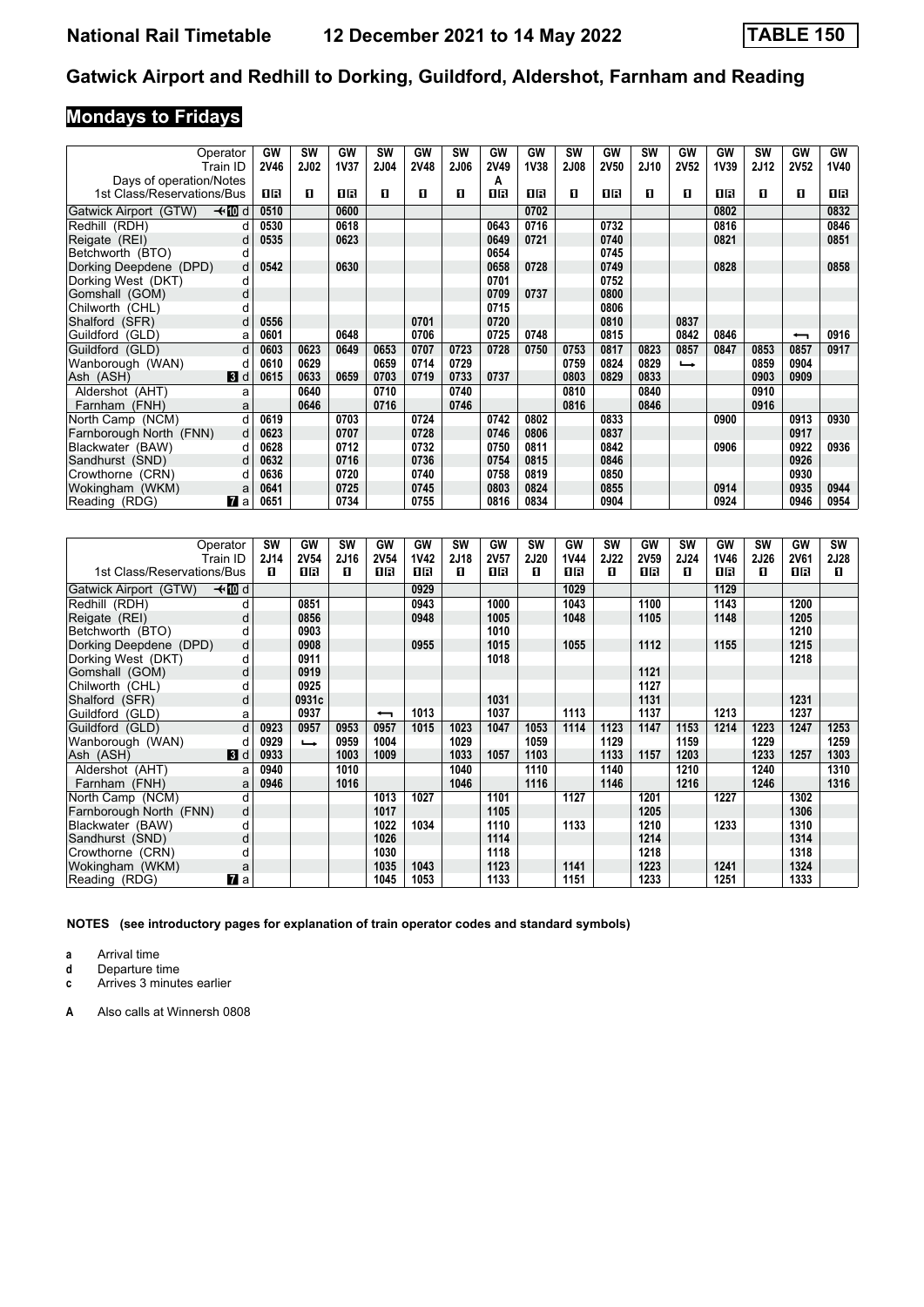# **Mondays to Fridays**

|                            | Operator<br>Train ID | GW<br><b>1V48</b> | <b>SW</b><br><b>2J30</b> | GW<br><b>2V63</b> | <b>SW</b><br>2J32 | GW<br><b>1V50</b> | SW<br>2J34 | GW<br>2V65 | <b>SW</b><br>2J36 | <b>GW</b><br><b>1V52</b> | <b>SW</b><br>2J38 | GW<br>2V67 | <b>SW</b><br><b>2J40</b> | GW<br><b>1V54</b> | <b>SW</b><br>2J42 | GW<br>2V69 | <b>SW</b><br>2J44 |
|----------------------------|----------------------|-------------------|--------------------------|-------------------|-------------------|-------------------|------------|------------|-------------------|--------------------------|-------------------|------------|--------------------------|-------------------|-------------------|------------|-------------------|
| 1st Class/Reservations/Bus |                      | 16                | п                        | 1R                | п                 | 1R                | п          | 0R         | п                 | 16                       | п                 | 1R         | п                        | 1 R               | п                 | 1R         | п                 |
| Gatwick Airport (GTW)      | —t10∃d               | 1229              |                          |                   |                   | 1329              |            |            |                   | 1429                     |                   |            |                          | 1529              |                   |            |                   |
| Redhill (RDH)              | d                    | 1243              |                          | 1300              |                   | 1343              |            | 1400       |                   | 1443                     |                   | 1458       |                          | 1543              |                   | 1558       |                   |
| Reigate (REI)              | d                    | 1248              |                          | 1305              |                   | 1348              |            | 1405       |                   | 1448                     |                   | 1504       |                          | 1548              |                   | 1606       |                   |
| Betchworth (BTO)           | d                    |                   |                          |                   |                   |                   |            | 1410       |                   |                          |                   | 1509       |                          |                   |                   | 1611       |                   |
| Dorking Deepdene (DPD)     | d                    | 1255              |                          | 1312              |                   | 1355              |            | 1415       |                   | 1455                     |                   | 1513       |                          | 1555              |                   | 1615       |                   |
| Dorking West (DKT)         | d                    |                   |                          |                   |                   |                   |            | 1418       |                   |                          |                   | 1516       |                          |                   |                   | 1618       |                   |
| Gomshall (GOM)             | d                    |                   |                          | 1321              |                   |                   |            |            |                   |                          |                   | 1524       |                          | 1604              |                   | 1626       |                   |
| Chilworth (CHL)            | d                    |                   |                          | 1327              |                   |                   |            |            |                   |                          |                   | 1530       |                          | 1610              |                   | 1632       |                   |
| Shalford (SFR)             | d                    |                   |                          | 1331              |                   |                   |            | 1431       |                   |                          |                   | 1534       |                          |                   |                   | 1636       |                   |
| Guildford (GLD)            | a                    | 1313              |                          | 1337              |                   | 1413              |            | 1437       |                   | 1513                     |                   | 1541       |                          | 1617              |                   | 1642       |                   |
| Guildford (GLD)            | d                    | 1314              | 1323                     | 1347              | 1353              | 1414              | 1423       | 1447       | 1453              | 1514                     | 1523              | 1548       | 1553                     | 1618              | 1623              | 1657       | 1653              |
| Wanborough (WAN)           |                      |                   | 1329                     |                   | 1359              |                   | 1429       |            | 1459              |                          | 1529              |            | 1559                     |                   | 1629              | حسا        | 1659              |
| Ash (ASH)                  | 3d                   |                   | 1333                     | 1357              | 1403              |                   | 1433       | 1457       | 1503              |                          | 1533              | 1557       | 1603                     | 1628              | 1633              |            | 1703              |
| Aldershot (AHT)            | a                    |                   | 1340                     |                   | 1410              |                   | 1440       |            | 1510              |                          | 1541              |            | 1610                     |                   | 1640              |            | 1710              |
| Farnham (FNH)              | a                    |                   | 1346                     |                   | 1416              |                   | 1446       |            | 1516              |                          | 1547              |            | 1616                     |                   | 1646              |            | 1716              |
| North Camp (NCM)           | d                    | 1327              |                          | 1401              |                   | 1427              |            | 1501       |                   | 1527                     |                   | 1602       |                          | 1632              |                   |            |                   |
| Farnborough North (FNN)    | d                    |                   |                          | 1405              |                   |                   |            | 1505       |                   |                          |                   | 1606       |                          | 1636              |                   |            |                   |
| Blackwater (BAW)           | d                    | 1333              |                          | 1410              |                   | 1433              |            | 1510       |                   | 1533                     |                   | 1611       |                          | 1641              |                   |            |                   |
| Sandhurst (SND)            | d                    |                   |                          | 1414              |                   |                   |            | 1514       |                   |                          |                   | 1615       |                          | 1645              |                   |            |                   |
| Crowthorne (CRN)           | d                    |                   |                          | 1418              |                   |                   |            | 1518       |                   |                          |                   | 1619       |                          | 1649              |                   |            |                   |
| Wokingham (WKM)            | a                    | 1341              |                          | 1423              |                   | 1441              |            | 1523       |                   | 1541                     |                   | 1624       |                          | 1654              |                   |            |                   |
| Reading (RDG)              | 7 a                  | 1351              |                          | 1433              |                   | 1451              |            | 1533       |                   | 1551                     |                   | 1633       |                          | 1703              |                   |            |                   |

|                            | Operator        | GW   | GW   | <b>SW</b>   | GW            | <b>SW</b>   | GW                       | GW          | <b>SW</b>   | GW          | <b>SW</b>   | GW   | <b>SW</b> | GW          | <b>SW</b>   | GW          | SW   |
|----------------------------|-----------------|------|------|-------------|---------------|-------------|--------------------------|-------------|-------------|-------------|-------------|------|-----------|-------------|-------------|-------------|------|
|                            | Train ID        | 2V69 | 1V56 | <b>2J46</b> | <b>2V71</b>   | <b>2J48</b> | <b>2V71</b>              | <b>1V58</b> | <b>2J50</b> | <b>2V01</b> | <b>2J52</b> | 1V60 | 2J54      | <b>2V02</b> | <b>2J56</b> | <b>1V64</b> | 2J58 |
| 1st Class/Reservations/Bus |                 | 1R   | 1R   | п           | 16            | п           | 1R                       | 1R          | п           | 1R          | п           | 1R   | п         | 16          | п           | 1R          | п    |
| Gatwick Airport (GTW)      | –⊀MDd           |      | 1629 |             |               |             |                          | 1729        |             |             |             | 1829 |           |             |             | 1929        |      |
| Redhill (RDH)              | d               |      | 1645 |             | 1658          |             |                          | 1745        |             | 1758        |             | 1845 |           | 1859        |             | 1945        |      |
| Reigate (REI)              | d               |      | 1650 |             | 1704          |             |                          | 1750        |             | 1804        |             | 1850 |           | 1904        |             | 1950        |      |
| Betchworth (BTO)           | d               |      |      |             | 1709          |             |                          |             |             | 1809        |             |      |           | 1909        |             |             |      |
| Dorking Deepdene (DPD)     | d               |      | 1657 |             | 1713          |             |                          | 1757        |             | 1813        |             | 1857 |           | 1914        |             | 1957        |      |
| Dorking West (DKT)         | d               |      |      |             | 1716          |             |                          |             |             | 1816        |             |      |           | 1917        |             |             |      |
| Gomshall (GOM)             | d               |      |      |             | 1724          |             |                          |             |             | 1824        |             |      |           | 1925        |             |             |      |
| Chilworth (CHL)            | d               |      |      |             | 1730          |             |                          |             |             | 1830        |             |      |           | 1931        |             |             |      |
| Shalford (SFR)             | d               |      |      |             | 1734          |             |                          |             |             | 1834        |             |      |           | 1935        |             |             |      |
| Guildford (GLD)            | a               | ↽    | 1715 |             | 1742          |             | $\overline{\phantom{0}}$ | 1818        |             | 1842        |             | 1915 |           | 1942        |             | 2015        |      |
| Guildford (GLD)            | d               | 1657 | 1716 | 1723        | 1757          | 1753        | 1757                     | 1819        | 1823        | 1847        | 1856        | 1916 | 1923      | 1947        | 1953        | 2016        | 2023 |
| Wanborough (WAN)           | п               |      |      | 1729        | $\rightarrow$ | 1759        |                          |             | 1829        |             | 1902        |      | 1929      |             | 1959        |             | 2029 |
| Ash (ASH)                  | 3d              | 1707 | 1726 | 1733        |               | 1803        | 1807                     | 1829        | 1833        | 1857        | 1906        | 1926 | 1933      | 1957        | 2003        |             | 2033 |
| Aldershot (AHT)            | a               |      |      | 1740        |               | 1812        |                          |             | 1841        |             | 1914        |      | 1940      |             | 2010        |             | 2040 |
| Farnham (FNH)              | a               |      |      | 1746        |               | 1820        |                          |             | 1847        |             | 1922        |      | 1946      |             | 2016        |             | 2048 |
| North Camp (NCM)           | d               | 1712 | 1730 |             |               |             | 1812                     | 1833        |             | 1901        |             | 1930 |           | 2001        |             | 2029        |      |
| Farnborough North (FNN)    | d               | 1716 | 1734 |             |               |             | 1816                     | 1837        |             | 1905        |             | 1934 |           | 2005        |             |             |      |
| Blackwater (BAW)           | d               | 1720 | 1739 |             |               |             | 1820                     | 1842        |             | 1910        |             | 1939 |           | 2010        |             | 2035        |      |
| Sandhurst (SND)            | d               | 1724 | 1743 |             |               |             | 1824                     | 1846        |             | 1914        |             | 1943 |           | 2014        |             |             |      |
| Crowthorne (CRN)           | d               | 1728 | 1747 |             |               |             | 1828                     | 1850        |             | 1918        |             | 1947 |           | 2018        |             |             |      |
| Wokingham (WKM)            | a               | 1733 | 1752 |             |               |             | 1833                     | 1855        |             | 1923        |             | 1952 |           | 2023        |             | 2043        |      |
| Reading (RDG)              | $\mathbf{Z}$ al | 1744 | 1802 |             |               |             | 1845                     | 1905        |             | 1933        |             | 2004 |           | 2035        |             | 2053        |      |

**NOTES (see introductory pages for explanation of train operator codes and standard symbols)**

**a** Arrival time<br>**d** Departure t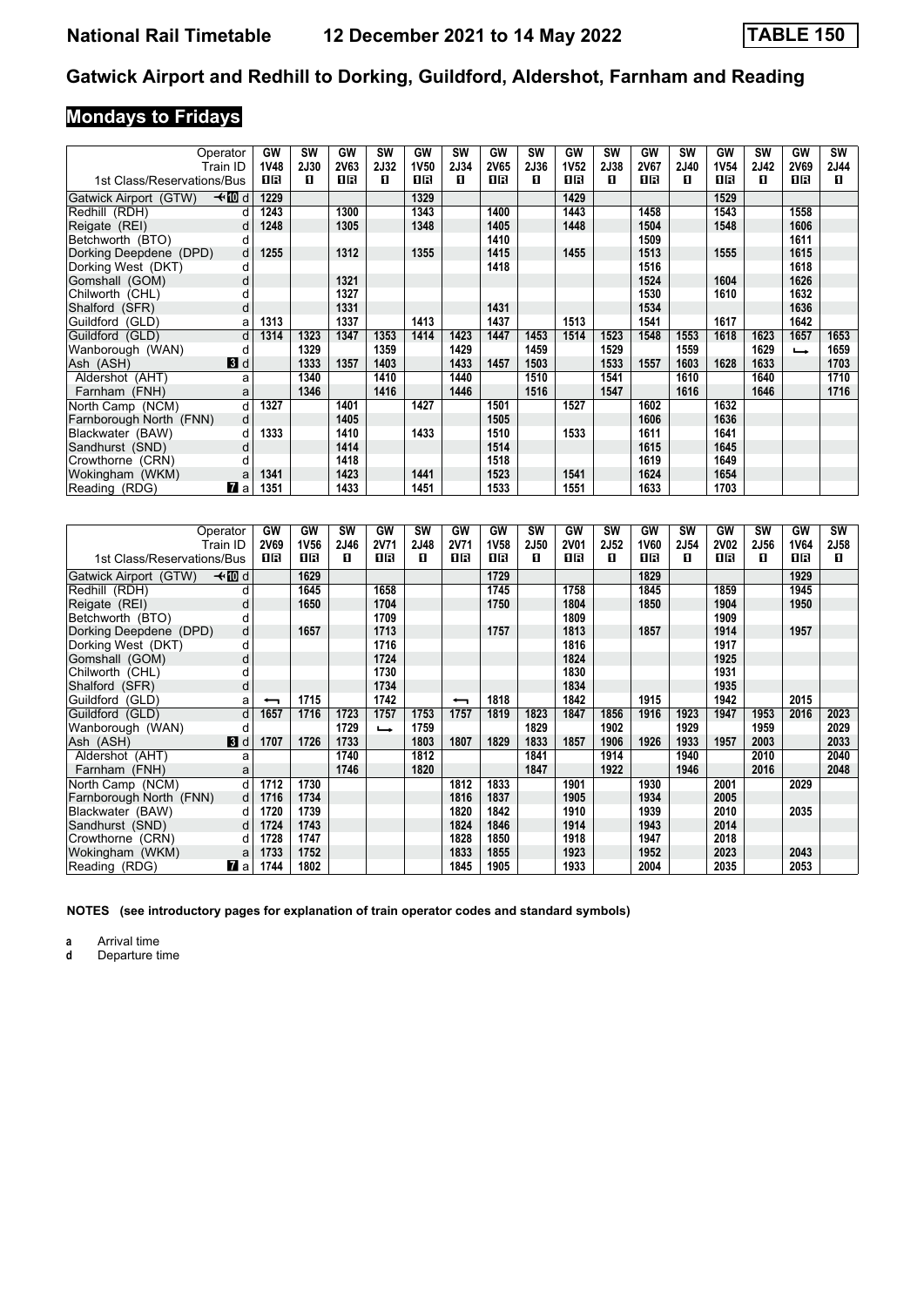# **Mondays to Fridays**

|                            | Operator       | GW          | SW          | GW   | <b>SW</b>   | GW   | <b>SW</b> | SW   | GW          | <b>SW</b> | GW          | <b>SW</b>   | GW   |
|----------------------------|----------------|-------------|-------------|------|-------------|------|-----------|------|-------------|-----------|-------------|-------------|------|
|                            | Train ID       | <b>2V04</b> | <b>2J60</b> | 1V66 | <b>2J62</b> | 2V75 | 2J64      | 2J66 | <b>2V76</b> | 2J68      | <b>2V81</b> | <b>2J70</b> | 1V71 |
| 1st Class/Reservations/Bus |                | 1R          | п           | ПR   | п           | п    | 0         | п    | 1R          | п         | 1R          | п           | 1 R  |
| Gatwick Airport (GTW)      | –≁MDd          |             |             | 2029 |             |      |           |      | 2129        |           | 2229        |             | 2320 |
| Redhill (RDH)              | d              | 1958        |             | 2043 |             |      |           |      | 2147        |           | 2243        |             | 2334 |
| Reigate (REI)              | d              | 2004        |             | 2048 |             |      |           |      | 2152        |           | 2248        |             | 2340 |
| Betchworth (BTO)           | d              | 2009        |             |      |             |      |           |      | 2157        |           | 2253        |             |      |
| Dorking Deepdene (DPD)     | d              | 2013        |             | 2055 |             |      |           |      | 2201        |           | 2258        |             | 2347 |
| Dorking West (DKT)         | d              | 2016        |             |      |             |      |           |      | 2204        |           | 2301        |             |      |
| Gomshall (GOM)             | d              | 2024        |             |      |             |      |           |      | 2212        |           | 2309        |             |      |
| Chilworth (CHL)            | d              | 2030        |             |      |             |      |           |      | 2218        |           | 2315        |             |      |
| Shalford (SFR)             | d              | 2034        |             |      |             | 2130 |           |      | 2222        |           | 2319        |             |      |
| Guildford (GLD)            | a              | 2042        |             | 2113 |             | 2135 |           |      | 2227        |           | 2324        |             | 0004 |
| Guildford (GLD)            | d              | 2043        | 2053        | 2114 | 2123        | 2145 | 2153      | 2223 | 2228        | 2253      | 2326        | 2335        | 0006 |
| Wanborough (WAN)           | d              |             | 2059        |      | 2129        |      | 2159      | 2229 |             | 2259      | 2333        | 2341        |      |
| Ash (ASH)                  | $\mathbf{B}$ d | 2053        | 2103        |      | 2133        | 2157 | 2203      | 2233 | 2237        | 2303      | 2338        | 2345        |      |
| Aldershot (AHT)            | a              |             | 2110        |      | 2140        |      | 2210      | 2240 |             | 2310      |             | 2352        |      |
| Farnham (FNH)              | a              |             | 2116        |      | 2146        |      | 2216      | 2246 |             | 2316      |             |             |      |
| North Camp (NCM)           | d              | 2057        |             | 2127 |             | 2202 |           |      | 2242        |           | 2342        |             | 0018 |
| Farnborough North (FNN)    | d              | 2101        |             |      |             | 2206 |           |      | 2246        |           | 2346        |             |      |
| Blackwater (BAW)           | d              | 2106        |             | 2133 |             | 2211 |           |      | 2250        |           | 2351        |             | 0025 |
| Sandhurst (SND)            | d              | 2110        |             |      |             | 2214 |           |      | 2254        |           | 2355        |             |      |
| Crowthorne (CRN)           | d              | 2114        |             |      |             | 2218 |           |      | 2258        |           | 2359        |             |      |
| Wokingham (WKM)            | a              | 2120        |             | 2141 |             | 2223 |           |      | 2304        |           | 0004        |             | 0033 |
| Reading (RDG)              | <b>7</b> a     | 2129        |             | 2156 |             | 2234 |           |      | 2316        |           | 0017        |             | 0044 |

**NOTES (see introductory pages for explanation of train operator codes and standard symbols)**

**a** Arrival time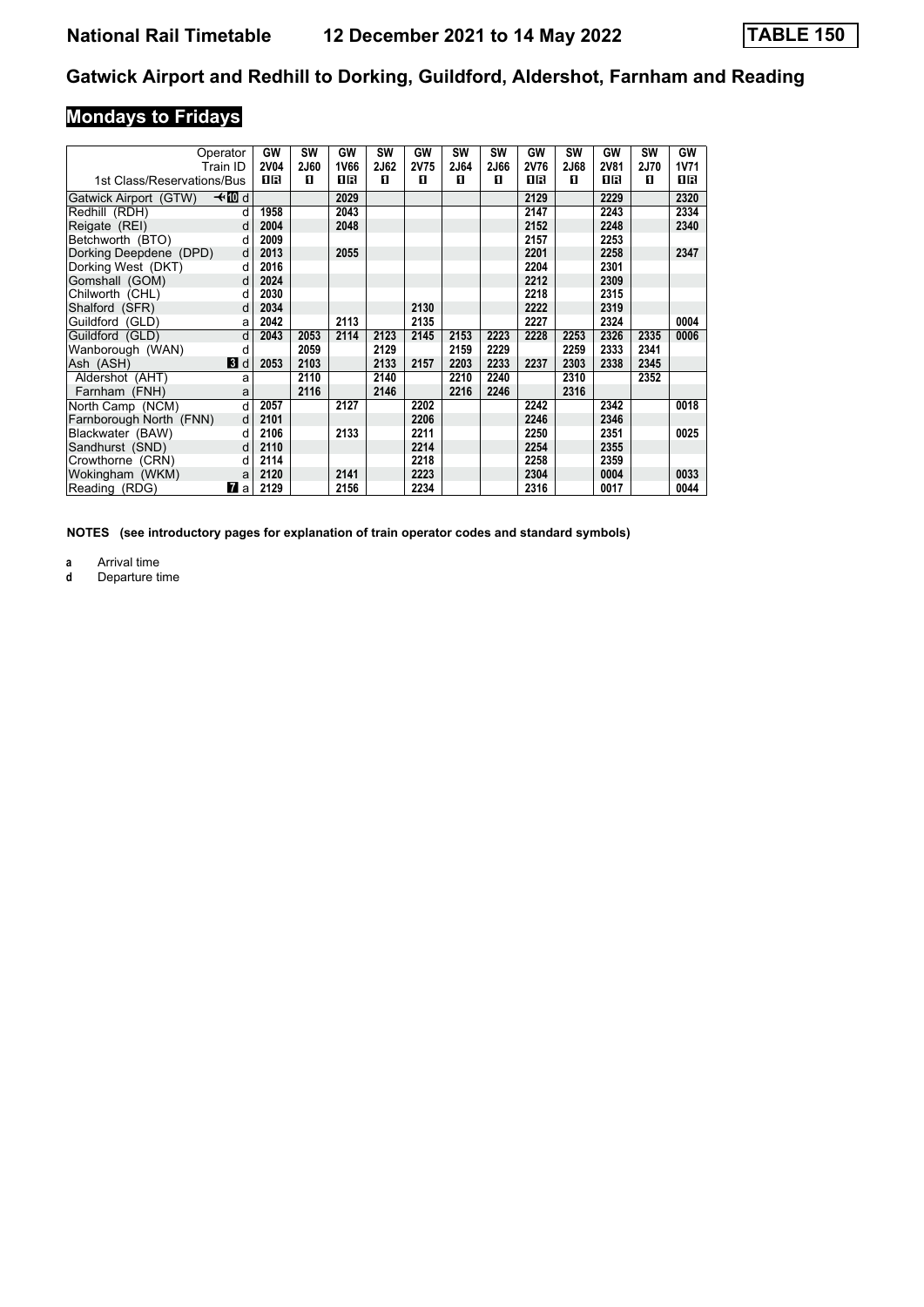# **Saturdays**

|                            | Operator<br>Train ID | GW<br><b>2V46</b> | SW<br><b>2J02</b> | <b>SW</b><br><b>2J04</b> | GW<br>1V33 | <b>SW</b><br><b>2J06</b> | <b>GW</b><br><b>2V50</b> | <b>SW</b><br><b>2J08</b> | GW<br><b>1V38</b> | <b>SW</b><br>2J10 | GW<br>2V53 | <b>SW</b><br><b>2J12</b> | GW<br>1V40 | SW<br>2J14 | <b>GW</b><br><b>2V54</b> | <b>SW</b><br>2J16 | GW<br><b>1V42</b> | <b>SW</b><br>2J18 | GW<br><b>2V57</b> |
|----------------------------|----------------------|-------------------|-------------------|--------------------------|------------|--------------------------|--------------------------|--------------------------|-------------------|-------------------|------------|--------------------------|------------|------------|--------------------------|-------------------|-------------------|-------------------|-------------------|
| 1st Class/Reservations/Bus |                      | 16                | п                 | П                        | 0B         | п                        | 16                       | П                        | 0 R               | п                 | 1 R        | п                        | 0 R        | п          | 1 R                      | п                 | 16                | п                 | 0 B               |
| Gatwick Airport (GTW)      | —tnDid               | 0524              |                   |                          | 0629       |                          |                          |                          | 0729              |                   |            |                          | 0829       |            |                          |                   | 0929              |                   |                   |
| Redhill (RDH)              |                      | 0542              |                   |                          | 0643       |                          | 0700                     |                          | 0743              |                   | 0800       |                          | 0843       |            | 0900                     |                   | 0943              |                   | 1000              |
| Reigate (REI)              | d                    | 0547              |                   |                          | 0648       |                          | 0705                     |                          | 0748              |                   | 0805       |                          | 0848       |            | 0905                     |                   | 0948              |                   | 1005              |
| Betchworth (BTO)           | d                    |                   |                   |                          |            |                          | 0710                     |                          |                   |                   | 0810       |                          |            |            |                          |                   |                   |                   | 1010              |
| Dorking Deepdene (DPD)     | d                    | 0554              |                   |                          | 0655       |                          | 0715                     |                          | 0755              |                   | 0815       |                          | 0855       |            | 0912                     |                   | 0955              |                   | 1015              |
| Dorking West (DKT)         | d                    |                   |                   |                          |            |                          | 0718                     |                          |                   |                   | 0818       |                          |            |            |                          |                   |                   |                   | 1018              |
| Gomshall (GOM)             | d                    |                   |                   |                          |            |                          | 0726                     |                          |                   |                   |            |                          |            |            | 0921                     |                   |                   |                   |                   |
| Chilworth (CHL)            | d                    |                   |                   |                          |            |                          | 0732                     |                          |                   |                   |            |                          |            |            | 0927                     |                   |                   |                   |                   |
| Shalford (SFR)             | d                    | 0608              |                   |                          |            |                          | 0736                     |                          |                   |                   | 0831       |                          |            |            | 0932                     |                   |                   |                   | 1031              |
| Guildford (GLD)            | a                    | 0613              |                   |                          | 0713       |                          | 0741                     |                          | 0813              |                   | 0837       |                          | 0913       |            | 0937                     |                   | 1013              |                   | 1037              |
| Guildford (GLD)            | d                    | 0615              | 0623              | 0653                     | 0714       | 0723                     | 0747                     | 0753                     | 0814              | 0823              | 0847       | 0853                     | 0914       | 0923       | 0947                     | 0953              | 1014              | 1023              | 1047              |
| Wanborough (WAN)           | d                    | 0622              | 0629              | 0659                     |            | 0729                     |                          | 0759                     |                   | 0829              |            | 0859                     |            | 0929       |                          | 0959              |                   | 1029              |                   |
| Ash (ASH)                  | $\blacksquare$       | 0627              | 0633              | 0703                     |            | 0733                     | 0757                     | 0803                     |                   | 0833              | 0857       | 0903                     |            | 0933       | 0957                     | 1003              |                   | 1033              | 1057              |
| Aldershot (AHT)            | a                    |                   | 0640              | 0710                     |            | 0740                     |                          | 0810                     |                   | 0840              |            | 0910                     |            | 0940       |                          | 1010              |                   | 1040              |                   |
| Farnham (FNH)              | a                    |                   | 0646              | 0716                     |            | 0746                     |                          | 0816                     |                   | 0846              |            | 0916                     |            | 0946       |                          | 1016              |                   | 1046              |                   |
| North Camp (NCM)           | q                    | 0631              |                   |                          | 0727       |                          | 0801                     |                          | 0827              |                   | 0901       |                          | 0927       |            | 1001                     |                   | 1027              |                   | 1101              |
| Farnborough North (FNN)    | d                    | 0635              |                   |                          |            |                          | 0805                     |                          |                   |                   | 0905       |                          |            |            | 1005                     |                   |                   |                   | 1105              |
| Blackwater (BAW)           | d                    | 0640              |                   |                          | 0733       |                          | 0810                     |                          | 0833              |                   | 0910       |                          | 0933       |            | 1010                     |                   | 1033              |                   | 1110              |
| Sandhurst (SND)            | d                    | 0644              |                   |                          |            |                          | 0814                     |                          |                   |                   | 0914       |                          |            |            | 1014                     |                   |                   |                   | 1114              |
| Crowthorne (CRN)           | d                    | 0648              |                   |                          |            |                          | 0818                     |                          |                   |                   | 0918       |                          |            |            | 1018                     |                   |                   |                   | 1118              |
| Wokingham (WKM)            | a                    | 0653              |                   |                          | 0741       |                          | 0823                     |                          | 0841              |                   | 0923       |                          | 0941       |            | 1023                     |                   | 1041              |                   | 1123              |
| Reading (RDG)              | <b>7</b> a           | 0704              |                   |                          | 0751       |                          | 0833                     |                          | 0851              |                   | 0933       |                          | 0951       |            | 1033                     |                   | 1051              |                   | 1133              |

|                            | Operator       | SW          | GW          | SW          | GW          | <b>SW</b>   | GW   | <b>SW</b>   | GW          | SW          | GW          | <b>SW</b>   | GW          | SW          | GW          | <b>SW</b> | GW          | <b>SW</b> | GW          |
|----------------------------|----------------|-------------|-------------|-------------|-------------|-------------|------|-------------|-------------|-------------|-------------|-------------|-------------|-------------|-------------|-----------|-------------|-----------|-------------|
|                            | Train ID       | <b>2J20</b> | <b>1V44</b> | <b>2J22</b> | <b>2V59</b> | <b>2J24</b> | 1V46 | <b>2J26</b> | <b>2V61</b> | <b>2J28</b> | <b>1V48</b> | <b>2J30</b> | <b>2V63</b> | <b>2J32</b> | <b>1V50</b> | 2J34      | <b>2V65</b> | 2J36      | <b>1V52</b> |
| 1st Class/Reservations/Bus |                | п           | 1 R         | п           | 1R          | п           | 1R   | п           | 1 R         | п           | 1R          | п           | 1 R         | п           | 1 R         | п         | 1R          | п         | 1 R         |
| Gatwick Airport (GTW)      | –≁10d          |             | 1029        |             |             |             | 1129 |             |             |             | 1229        |             |             |             | 1329        |           |             |           | 1429        |
| Redhill (RDH)              | d              |             | 1043        |             | 1100        |             | 1143 |             | 1200        |             | 1243        |             | 1300        |             | 1343        |           | 1400        |           | 1443        |
| Reigate (REI)              | d              |             | 1048        |             | 1105        |             | 1148 |             | 1205        |             | 1248        |             | 1305        |             | 1348        |           | 1405        |           | 1448        |
| Betchworth (BTO)           |                |             |             |             |             |             |      |             | 1210        |             |             |             |             |             |             |           | 1410        |           |             |
| Dorking Deepdene (DPD)     | d              |             | 1055        |             | 1112        |             | 1155 |             | 1215        |             | 1255        |             | 1312        |             | 1355        |           | 1415        |           | 1455        |
| Dorking West (DKT)         | d              |             |             |             |             |             |      |             | 1218        |             |             |             |             |             |             |           | 1418        |           |             |
| Gomshall (GOM)             | d              |             |             |             | 1121        |             |      |             |             |             |             |             | 1321        |             |             |           |             |           |             |
| Chilworth (CHL)            |                |             |             |             | 1127        |             |      |             |             |             |             |             | 1327        |             |             |           |             |           |             |
| Shalford (SFR)             | d              |             |             |             | 1131        |             |      |             | 1231        |             |             |             | 1331        |             |             |           | 1431        |           |             |
| Guildford (GLD)            | a              |             | 1113        |             | 1137        |             | 1213 |             | 1237        |             | 1313        |             | 1337        |             | 1413        |           | 1437        |           | 1513        |
| Guildford (GLD)            | d              | 1053        | 1114        | 1123        | 1147        | 1153        | 1214 | 1223        | 1247        | 1253        | 1314        | 1323        | 1347        | 1353        | 1414        | 1423      | 1447        | 1453      | 1514        |
| Wanborough (WAN)           |                | 1059        |             | 1129        |             | 1159        |      | 1229        |             | 1259        |             | 1329        |             | 1359        |             | 1429      |             | 1459      |             |
| Ash (ASH)                  | <b>3</b> d     | 1103        |             | 1133        | 1157        | 1203        |      | 1233        | 1257        | 1303        |             | 1333        | 1357        | 1403        |             | 1433      | 1457        | 1503      |             |
| Aldershot (AHT)            | a              | 1110        |             | 1140        |             | 1210        |      | 1240        |             | 1310        |             | 1340        |             | 1410        |             | 1440      |             | 1510      |             |
| Farnham (FNH)              | a              | 1116        |             | 1146        |             | 1216        |      | 1246        |             | 1316        |             | 1346        |             | 1416        |             | 1446      |             | 1516      |             |
| North Camp (NCM)           | d              |             | 1127        |             | 1201        |             | 1227 |             | 1301        |             | 1327        |             | 1401        |             | 1427        |           | 1501        |           | 1527        |
| Farnborough North (FNN)    | d              |             |             |             | 1205        |             |      |             | 1305        |             |             |             | 1405        |             |             |           | 1505        |           |             |
| Blackwater (BAW)           | d              |             | 1133        |             | 1210        |             | 1233 |             | 1310        |             | 1333        |             | 1410        |             | 1433        |           | 1510        |           | 1533        |
| Sandhurst (SND)            | d              |             |             |             | 1214        |             |      |             | 1314        |             |             |             | 1414        |             |             |           | 1514        |           |             |
| Crowthorne (CRN)           |                |             |             |             | 1218        |             |      |             | 1318        |             |             |             | 1418        |             |             |           | 1518        |           |             |
| Wokingham (WKM)            | a              |             | 1141        |             | 1223        |             | 1241 |             | 1323        |             | 1341        |             | 1423        |             | 1441        |           | 1523        |           | 1541        |
| Reading (RDG)              | $\mathbf{z}$ a |             | 1151        |             | 1233        |             | 1251 |             | 1333        |             | 1351        |             | 1433        |             | 1451        |           | 1533        |           | 1551        |

**NOTES (see introductory pages for explanation of train operator codes and standard symbols)**

**a** Arrival time<br>**d** Departure t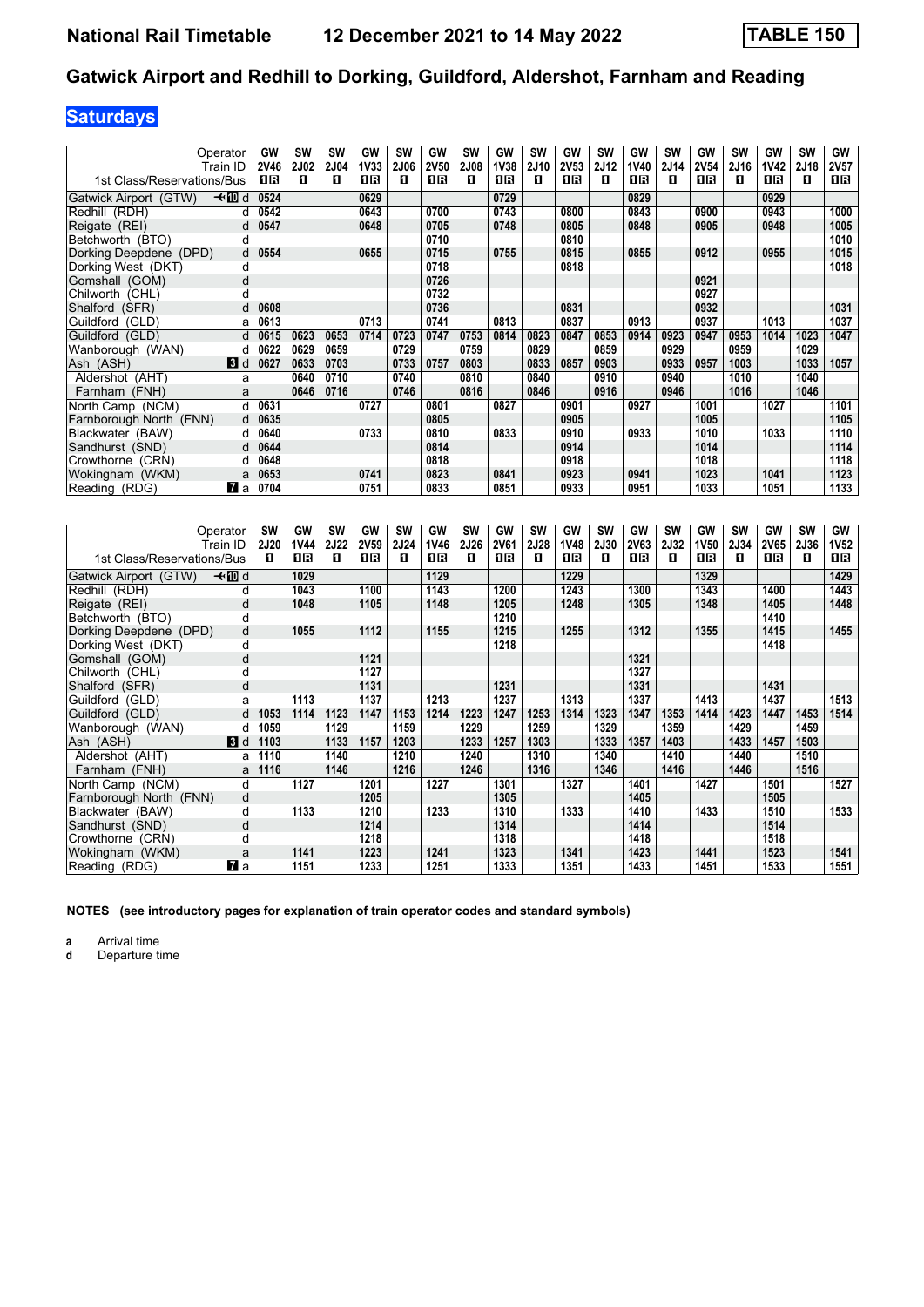# **Saturdays**

| Operator<br>Train ID       |                | <b>SW</b><br>2J38 | GW<br>2V67 | <b>SW</b><br>2J40 | GW<br>1V01 | SW<br>2J42 | GW<br><b>2V69</b> | <b>SW</b><br>2J44 | GW<br><b>1V56</b> | <b>SW</b><br><b>2J46</b> | GW<br><b>2V71</b> | <b>SW</b><br>2J48 | GW<br><b>1V58</b> | <b>SW</b><br>2J50 | GW<br><b>2V03</b> | <b>SW</b><br><b>2J52</b> | GW<br>1V60 | <b>SW</b><br>2J54 | GW<br><b>2V04</b> |
|----------------------------|----------------|-------------------|------------|-------------------|------------|------------|-------------------|-------------------|-------------------|--------------------------|-------------------|-------------------|-------------------|-------------------|-------------------|--------------------------|------------|-------------------|-------------------|
| 1st Class/Reservations/Bus |                | п                 | 1 R        | п                 | 16         | п          | 0 B               | п                 | 0 B               | п                        | OB                | п                 | 0 B               | п                 | 1 R               | п                        | 16         | п                 | 1 R               |
| Gatwick Airport (GTW)      | –≁10d          |                   |            |                   | 1529       |            |                   |                   | 1629              |                          |                   |                   | 1729              |                   |                   |                          | 1829       |                   |                   |
| Redhill (RDH)              | d              |                   | 1500       |                   | 1543       |            | 1600              |                   | 1643              |                          | 1700              |                   | 1743              |                   | 1800              |                          | 1843       |                   | 1900              |
| Reigate (REI)              | d              |                   | 1505       |                   | 1548       |            | 1605              |                   | 1648              |                          | 1705              |                   | 1748              |                   | 1805              |                          | 1848       |                   | 1905              |
| Betchworth (BTO)           | d              |                   |            |                   |            |            | 1610              |                   |                   |                          |                   |                   |                   |                   | 1810              |                          |            |                   |                   |
| Dorking Deepdene (DPD)     | d              |                   | 1512       |                   | 1555       |            | 1615              |                   | 1655              |                          | 1712              |                   | 1755              |                   | 1815              |                          | 1855       |                   | 1912              |
| Dorking West (DKT)         | d              |                   |            |                   |            |            | 1618              |                   |                   |                          |                   |                   |                   |                   | 1818              |                          |            |                   |                   |
| Gomshall (GOM)             | d              |                   | 1521       |                   |            |            |                   |                   |                   |                          | 1721              |                   |                   |                   |                   |                          |            |                   | 1921              |
| Chilworth (CHL)            | d              |                   | 1527       |                   |            |            |                   |                   |                   |                          | 1727              |                   |                   |                   |                   |                          |            |                   | 1927              |
| Shalford (SFR)             | d              |                   | 1531       |                   |            |            | 1631              |                   |                   |                          | 1731              |                   |                   |                   | 1831              |                          |            |                   | 1931              |
| Guildford (GLD)            | a              |                   | 1537       |                   | 1612       |            | 1637              |                   | 1713              |                          | 1737              |                   | 1813              |                   | 1837              |                          | 1913       |                   | 1937              |
| Guildford (GLD)            | d              | 1523              | 1547       | 1553              | 1614       | 1623       | 1647              | 1653              | 1714              | 1723                     | 1747              | 1753              | 1814              | 1823              | 1847              | 1853                     | 1914       | 1923              | 1947              |
| Wanborough (WAN)           | d              | 1529              |            | 1559              |            | 1629       |                   | 1659              |                   | 1729                     |                   | 1759              |                   | 1829              |                   | 1859                     |            | 1929              |                   |
| Ash (ASH)                  | $\mathbf{3}$ d | 1533              | 1557       | 1603              |            | 1633       | 1657              | 1703              |                   | 1733                     | 1757              | 1803              |                   | 1833              | 1856              | 1903                     |            | 1933              | 1956              |
| Aldershot (AHT)            | a              | 1540              |            | 1610              |            | 1640       |                   | 1710              |                   | 1740                     |                   | 1810              |                   | 1840              |                   | 1910                     |            | 1940              |                   |
| Farnham (FNH)              | a              | 1546              |            | 1616              |            | 1646       |                   | 1716              |                   | 1746                     |                   | 1816              |                   | 1846              |                   | 1916                     |            | 1946              |                   |
| North Camp (NCM)           | d              |                   | 1601       |                   | 1627       |            | 1701              |                   | 1727              |                          | 1801              |                   | 1827              |                   | 1901              |                          | 1927       |                   | 2001              |
| Farnborough North (FNN)    | d              |                   | 1605       |                   |            |            | 1705              |                   |                   |                          | 1805              |                   |                   |                   | 1905              |                          |            |                   | 2005              |
| Blackwater (BAW)           | d              |                   | 1610       |                   | 1633       |            | 1710              |                   | 1733              |                          | 1810              |                   | 1833              |                   | 1909              |                          | 1933       |                   | 2009              |
| Sandhurst (SND)            | d              |                   | 1614       |                   |            |            | 1714              |                   |                   |                          | 1814              |                   |                   |                   | 1913              |                          |            |                   | 2013              |
| Crowthorne (CRN)           | d              |                   | 1618       |                   |            |            | 1718              |                   |                   |                          | 1818              |                   |                   |                   | 1917              |                          |            |                   | 2017              |
| Wokingham (WKM)            | a              |                   | 1623       |                   | 1641       |            | 1723              |                   | 1741              |                          | 1823              |                   | 1841              |                   | 1922              |                          | 1941       |                   | 2022              |
| Reading (RDG)              | 7 a            |                   | 1633       |                   | 1651       |            | 1733              |                   | 1751              |                          | 1833              |                   | 1851              |                   | 1932              |                          | 1951       |                   | 2035              |

| Operator                   | Train ID | SW<br>2J56 | GW<br>1V64 | <b>SW</b><br>2J58 | <b>SW</b><br>2J60 | GW<br><b>2V01</b> | GW<br><b>1V02</b> | <b>SW</b><br>2J62 | GW<br><b>1V68</b> | <b>SW</b><br>2J64 | GW<br><b>2V76</b> | <b>SW</b><br>2J66 | SW<br>2J68 | GW<br><b>2V82</b> | <b>SW</b><br><b>2J70</b> | GW<br><b>1V71</b> |
|----------------------------|----------|------------|------------|-------------------|-------------------|-------------------|-------------------|-------------------|-------------------|-------------------|-------------------|-------------------|------------|-------------------|--------------------------|-------------------|
| 1st Class/Reservations/Bus |          | п          | 0 B        | п                 | п                 | 1 R               | 1 R               | п                 | 0 B               | п                 | 0 B               | п                 | п          | 16                | п                        | 18                |
| Gatwick Airport (GTW)      | —tnDid   |            | 1929       |                   |                   |                   | 2029              |                   | 2059              |                   |                   |                   |            | 2217              |                          | 2320              |
| Redhill (RDH)              | d        |            | 1943       |                   |                   | 2010              | 2043              |                   | 2113              |                   | 2135              |                   |            | 2231              |                          | 2334              |
| Reigate (REI)              | d        |            | 1948       |                   |                   | 2015              | 2048              |                   | 2118              |                   | 2140              |                   |            | 2236              |                          | 2340              |
| Betchworth (BTO)           | d        |            |            |                   |                   | 2022              |                   |                   |                   |                   | 2145              |                   |            | 2241              |                          |                   |
| Dorking Deepdene (DPD)     | d        |            | 1955       |                   |                   | 2026              | 2055              |                   | 2125              |                   | 2150              |                   |            | 2246              |                          | 2347              |
| Dorking West (DKT)         | d        |            |            |                   |                   | 2029              |                   |                   |                   |                   | 2153              |                   |            | 2249              |                          |                   |
| Gomshall (GOM)             | d        |            |            |                   |                   | 2037              |                   |                   |                   |                   | 2201              |                   |            | 2257              |                          |                   |
| Chilworth (CHL)            | d        |            |            |                   |                   | 2043              |                   |                   |                   |                   | 2207              |                   |            | 2303              |                          |                   |
| Shalford (SFR)             | d        |            | 2009       |                   |                   | 2047              |                   |                   | 2139              |                   | 2211              |                   |            | 2307              |                          |                   |
| Guildford (GLD)            | a        |            | 2014       |                   |                   | 2052              | 2113              |                   | 2144              |                   | 2216              |                   |            | 2312              |                          | 0004              |
| Guildford (GLD)            | d        | 1953       | 2016       | 2023              | 2053              | 2058              | 2114              | 2123              | 2145              | 2153              | 2217              | 2223              | 2253       | 2313              | 2335                     | 0006              |
| Wanborough (WAN)           | d        | 1959       |            | 2029              | 2059              |                   |                   | 2129              |                   | 2159              |                   | 2229              | 2259       | 2320              | 2341                     |                   |
| Ash (ASH)                  | 3d       | 2003       |            | 2033              | 2103              | 2108              |                   | 2133              |                   | 2203              | 2226              | 2233              | 2303       | 2325              | 2345                     |                   |
| Aldershot (AHT)            | a        | 2010       |            | 2040              | 2110              |                   |                   | 2140              |                   | 2210              |                   | 2240              | 2310       |                   | 2352                     |                   |
| Farnham (FNH)              | a        | 2016       |            | 2046              | 2116              |                   |                   | 2146              |                   | 2216              |                   | 2246              | 2316       |                   | 0003                     |                   |
| North Camp (NCM)           | d        |            | 2028       |                   |                   | 2112              | 2127              |                   | 2158              |                   | 2231              |                   |            | 2330              |                          | 0018              |
| Farnborough North (FNN)    | d        |            |            |                   |                   | 2116              |                   |                   |                   |                   | 2235              |                   |            | 2334              |                          |                   |
| Blackwater (BAW)           | d        |            | 2035       |                   |                   | 2121              | 2134              |                   | 2205              |                   | 2239              |                   |            | 2338              |                          | 0025              |
| Sandhurst (SND)            | d        |            |            |                   |                   | 2125              |                   |                   |                   |                   | 2243              |                   |            | 2342              |                          |                   |
| Crowthorne (CRN)           | d        |            |            |                   |                   | 2129              |                   |                   |                   |                   | 2247              |                   |            | 2346              |                          |                   |
| Wokingham (WKM)            | a        |            | 2043       |                   |                   | 2134              | 2144              |                   | 2213              |                   | 2252              |                   |            | 2351              |                          | 0033              |
| Reading (RDG)              | 7<br>a   |            | 2055       |                   |                   | 2152              | 2158              |                   | 2225              |                   | 2304              |                   |            | 0003              |                          | 0044              |

**NOTES (see introductory pages for explanation of train operator codes and standard symbols)**

**a** Arrival time<br>**d** Departure t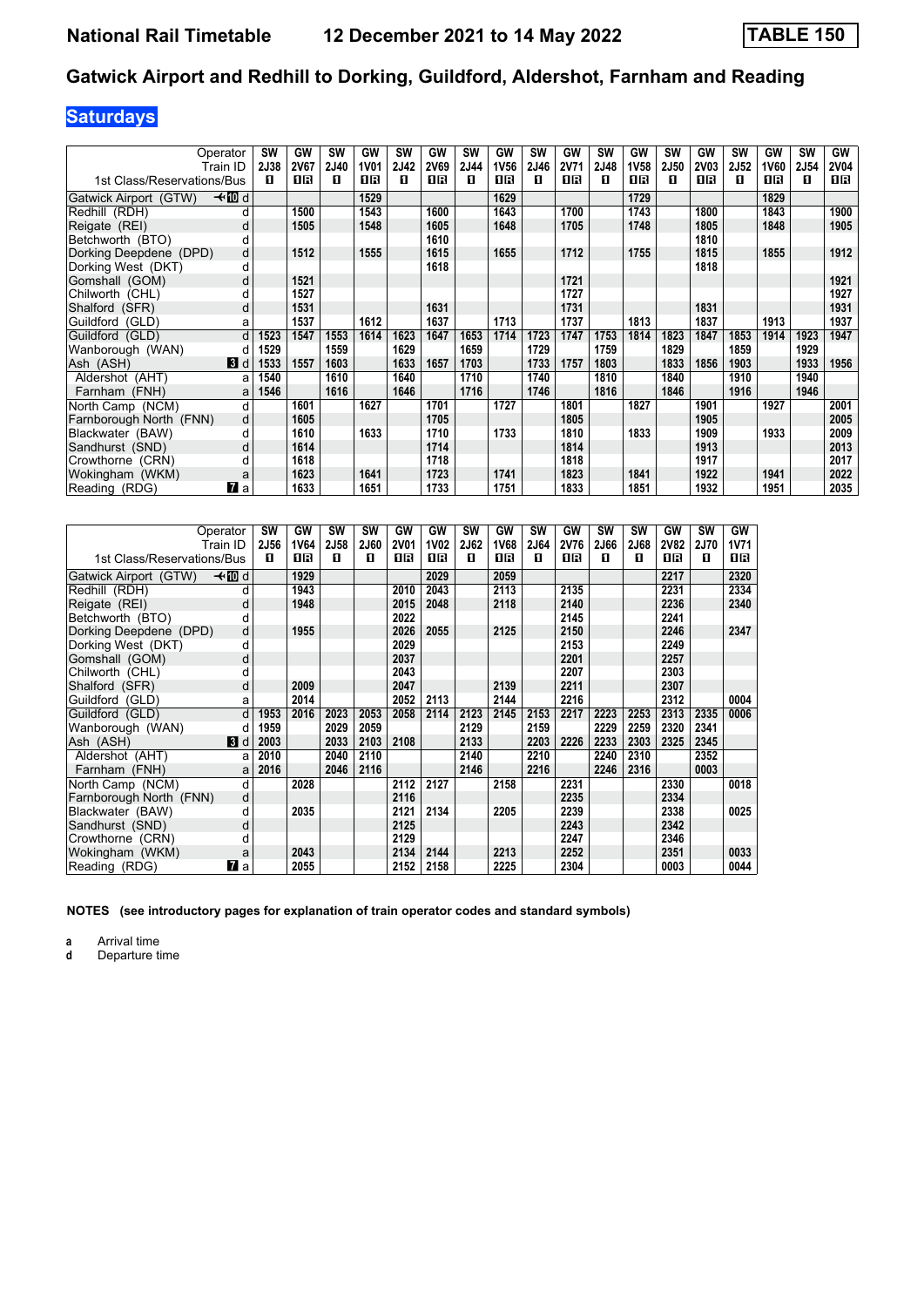## **Sundays**

|                            | Operator       | GW          | SW   | <b>SW</b> | GW          | <b>SW</b> | GW   | GW          | SW   | GW          | GW          | <b>SW</b> | GW          | GW          | SW   | GW          | GW          | <b>SW</b> | GW          |
|----------------------------|----------------|-------------|------|-----------|-------------|-----------|------|-------------|------|-------------|-------------|-----------|-------------|-------------|------|-------------|-------------|-----------|-------------|
|                            | Train ID       | <b>1V35</b> | 2N16 | 2N20      | <b>1V37</b> | 2N24      | 2V38 | <b>1V39</b> | 2N28 | <b>2V40</b> | <b>1V41</b> | 2N32      | <b>2V42</b> | <b>1V45</b> | 2N36 | <b>2V46</b> | <b>1V47</b> | 2N40      | <b>2V48</b> |
| Days of operation/Notes    |                |             | A    | А         |             | A         |      |             | A    |             |             | A         |             |             | А    |             |             | А         |             |
| 1st Class/Reservations/Bus |                | 1R          | п    | п         | 0R          | п         | 1R   | 16          | п    | 0 B         | OB          | П         | 1R          | 1R          | п    | 1 R         | ПR          | п         | 1 R         |
| Gatwick Airport (GTW)      | –⊀MDd          | 0611        |      |           | 0811        |           |      | 0915        |      |             | 1015        |           |             | 1115        |      |             | 1215        |           |             |
| Redhill (RDH)              |                | 0623        |      |           | 0825        |           | 0843 | 0928        |      | 0943        | 1028        |           | 1043        | 1128        |      | 1143        | 1228        |           | 1243        |
| Reigate (REI)              | d              | 0627        |      |           | 0830        |           | 0848 | 0933        |      | 0948        | 1033        |           | 1048        | 1133        |      | 1148        | 1233        |           | 1248        |
| Betchworth (BTO)           | d              |             |      |           |             |           |      |             |      | 0953        |             |           |             |             |      | 1153        |             |           |             |
| Dorking Deepdene (DPD)     | d              | 0636        |      |           | 0837        |           | 0855 | 0940        |      | 0958        | 1040        |           | 1055        | 1140        |      | 1158        | 1240        |           | 1255        |
| Dorking West (DKT)         | d              |             |      |           |             |           |      |             |      | 1001        |             |           |             |             |      | 1201        |             |           |             |
| Gomshall (GOM)             | d              |             |      |           |             |           | 0904 |             |      |             |             |           | 1104        |             |      |             |             |           | 1304        |
| Chilworth (CHL)            | d              |             |      |           |             |           | 0910 |             |      |             |             |           | 1110        |             |      |             |             |           | 1310        |
| Shalford (SFR)             | d              |             |      |           |             |           | 0914 |             |      | 1014        |             |           | 1114        |             |      | 1214        |             |           | 1314        |
| Guildford (GLD)            | a              | 0655        |      |           | 0856        |           | 0920 | 0959        |      | 1020        | 1059        |           | 1120        | 1159        |      | 1220        | 1259        |           | 1320        |
| Guildford (GLD)            | d              | 0656        | 0717 | 0817      | 0858        | 0917      | 0921 | 1001        | 1017 | 1021        | 1101        | 1117      | 1121        | 1201        | 1217 | 1221        | 1301        | 1317      | 1321        |
| Wanborough (WAN)           | d              |             | 0723 | 0823      |             | 0923      |      |             | 1023 |             |             | 1123      |             |             | 1223 |             |             | 1323      |             |
| Ash (ASH)                  | $\mathbf{3}$ d | 0706        | 0727 | 0827      |             | 0927      | 0931 |             | 1027 | 1031        |             | 1127      | 1131        |             | 1227 | 1231        |             | 1327      | 1331        |
| Aldershot (AHT)            | a              |             | 0734 | 0834      |             | 0934      |      |             | 1034 |             |             | 1134      |             |             | 1234 |             |             | 1334      |             |
| Farnham (FNH)              | a              |             |      |           |             |           |      |             |      |             |             |           |             |             |      |             |             |           |             |
| North Camp (NCM)           |                | 0710        |      |           | 0910        |           | 0935 | 1013        |      | 1035        | 1113        |           | 1135        | 1213        |      | 1235        | 1313        |           | 1335        |
| Farnborough North (FNN)    | d              | 0714        |      |           |             |           | 0939 |             |      | 1039        |             |           | 1139        |             |      | 1239        |             |           | 1339        |
| Blackwater (BAW)           | d              | 0719        |      |           | 0917        |           | 0944 | 1020        |      | 1044        | 1120        |           | 1144        | 1220        |      | 1244        | 1320        |           | 1344        |
| Sandhurst (SND)            | d              | 0723        |      |           |             |           | 0948 |             |      | 1048        |             |           | 1148        |             |      | 1248        |             |           | 1348        |
| Crowthorne (CRN)           |                | 0727        |      |           |             |           | 0952 |             |      | 1052        |             |           | 1152        |             |      | 1252        |             |           | 1352        |
| Wokingham (WKM)            | a              | 0732        |      |           | 0925        |           | 0957 | 1028        |      | 1057        | 1128        |           | 1157        | 1228        |      | 1257        | 1328        |           | 1357        |
| Reading (RDG)              | <b>M</b> al    | 0741        |      |           | 0939        |           | 1008 | 1038        |      | 1108        | 1138        |           | 1208        | 1238        |      | 1308        | 1338        |           | 1410        |

|                            | Operator       | GW   | SW   | GW          | GW          | <b>SW</b> | GW          | GW          | SW   | GW          | GW          | <b>SW</b> | GW          | GW          | <b>SW</b> | GW          | GW          | SW   | GW          |
|----------------------------|----------------|------|------|-------------|-------------|-----------|-------------|-------------|------|-------------|-------------|-----------|-------------|-------------|-----------|-------------|-------------|------|-------------|
|                            | Train ID       | 1V49 | 2N44 | <b>2V50</b> | <b>1V51</b> | 2N48      | <b>2V52</b> | <b>1V53</b> | 2N52 | <b>2V56</b> | <b>1V57</b> | 2N56      | <b>2V58</b> | <b>1V59</b> | 2N60      | <b>2V60</b> | <b>1V61</b> | 2N64 | <b>2V62</b> |
| Days of operation/Notes    |                |      | А    |             |             | А         |             |             | А    |             |             | А         |             |             | Α         |             |             | А    |             |
| 1st Class/Reservations/Bus |                | 0 B  | п    | 0 B         | 0 B         | п         | 16          | 1R          | п    | 1 R         | 1R          | п         | 0 B         | ПR          | п         | 1 R         | 0 B         | п    | 1 R         |
| Gatwick Airport (GTW)      | —t∙M⊡d         | 1315 |      |             | 1415        |           |             | 1515        |      |             | 1615        |           |             | 1715        |           |             | 1815        |      |             |
| Redhill (RDH)              |                | 1328 |      | 1343        | 1428        |           | 1443        | 1528        |      | 1543        | 1628        |           | 1643        | 1728        |           | 1743        | 1828        |      | 1843        |
| Reigate (REI)              | d              | 1333 |      | 1348        | 1433        |           | 1448        | 1533        |      | 1548        | 1633        |           | 1648        | 1733        |           | 1748        | 1833        |      | 1848        |
| Betchworth (BTO)           | d              |      |      | 1353        |             |           |             |             |      | 1553        |             |           |             |             |           | 1753        |             |      |             |
| Dorking Deepdene (DPD)     | d.             | 1340 |      | 1358        | 1440        |           | 1455        | 1540        |      | 1558        | 1640        |           | 1655        | 1740        |           | 1758        | 1840        |      | 1855        |
| Dorking West (DKT)         | d              |      |      | 1401        |             |           |             |             |      | 1601        |             |           |             |             |           | 1801        |             |      |             |
| Gomshall (GOM)             | d              |      |      |             |             |           | 1504        |             |      |             |             |           | 1704        |             |           |             |             |      | 1904        |
| Chilworth (CHL)            |                |      |      |             |             |           | 1510        |             |      |             |             |           | 1710        |             |           |             |             |      | 1910        |
| Shalford (SFR)             | d              |      |      | 1414        |             |           | 1514        |             |      | 1614        |             |           | 1714        |             |           | 1814        |             |      | 1914        |
| Guildford (GLD)            | a              | 1359 |      | 1420        | 1459        |           | 1520        | 1559        |      | 1620        | 1659        |           | 1720        | 1759        |           | 1820        | 1859        |      | 1920        |
| Guildford (GLD)            | d              | 1401 | 1417 | 1421        | 1501        | 1517      | 1521        | 1601        | 1617 | 1621        | 1701        | 1717      | 1721        | 1801        | 1817      | 1821        | 1901        | 1917 | 1921        |
| Wanborough (WAN)           | d              |      | 1423 |             |             | 1523      |             |             | 1623 |             |             | 1723      |             |             | 1823      |             |             | 1923 |             |
| Ash (ASH)                  | $\blacksquare$ |      | 1427 | 1431        |             | 1527      | 1531        |             | 1627 | 1631        |             | 1727      | 1731        |             | 1827      | 1831        |             | 1927 | 1931        |
| Aldershot (AHT)            | a              |      | 1434 |             |             | 1534      |             |             | 1634 |             |             | 1734      |             |             | 1834      |             |             | 1934 |             |
| Farnham (FNH)              | a              |      |      |             |             |           |             |             |      |             |             |           |             |             |           |             |             |      |             |
| North Camp (NCM)           | d              | 1413 |      | 1435        | 1513        |           | 1535        | 1613        |      | 1635        | 1713        |           | 1735        | 1813        |           | 1835        | 1913        |      | 1935        |
| Farnborough North (FNN)    | d              |      |      | 1439        |             |           | 1539        |             |      | 1639        |             |           | 1739        |             |           | 1839        |             |      | 1939        |
| Blackwater (BAW)           | d              | 1420 |      | 1444        | 1520        |           | 1544        | 1620        |      | 1644        | 1720        |           | 1744        | 1820        |           | 1844        | 1920        |      | 1944        |
| Sandhurst (SND)            | d              |      |      | 1448        |             |           | 1548        |             |      | 1648        |             |           | 1748        |             |           | 1848        |             |      | 1948        |
| Crowthorne (CRN)           |                |      |      | 1452        |             |           | 1552        |             |      | 1652        |             |           | 1752        |             |           | 1852        |             |      | 1952        |
| Wokingham (WKM)            | a              | 1428 |      | 1457        | 1528        |           | 1557        | 1628        |      | 1657        | 1728        |           | 1757        | 1828        |           | 1857        | 1928        |      | 1957        |
| Reading (RDG)              | <b>7</b> a     | 1438 |      | 1508        | 1538        |           | 1608        | 1638        |      | 1708        | 1738        |           | 1808        | 1838        |           | 1910        | 1938        |      | 2010        |

**NOTES (see introductory pages for explanation of train operator codes and standard symbols)**

**a** Arrival time<br>**d** Departure time

**d** Departure time

**A** To Ascot, see table 151